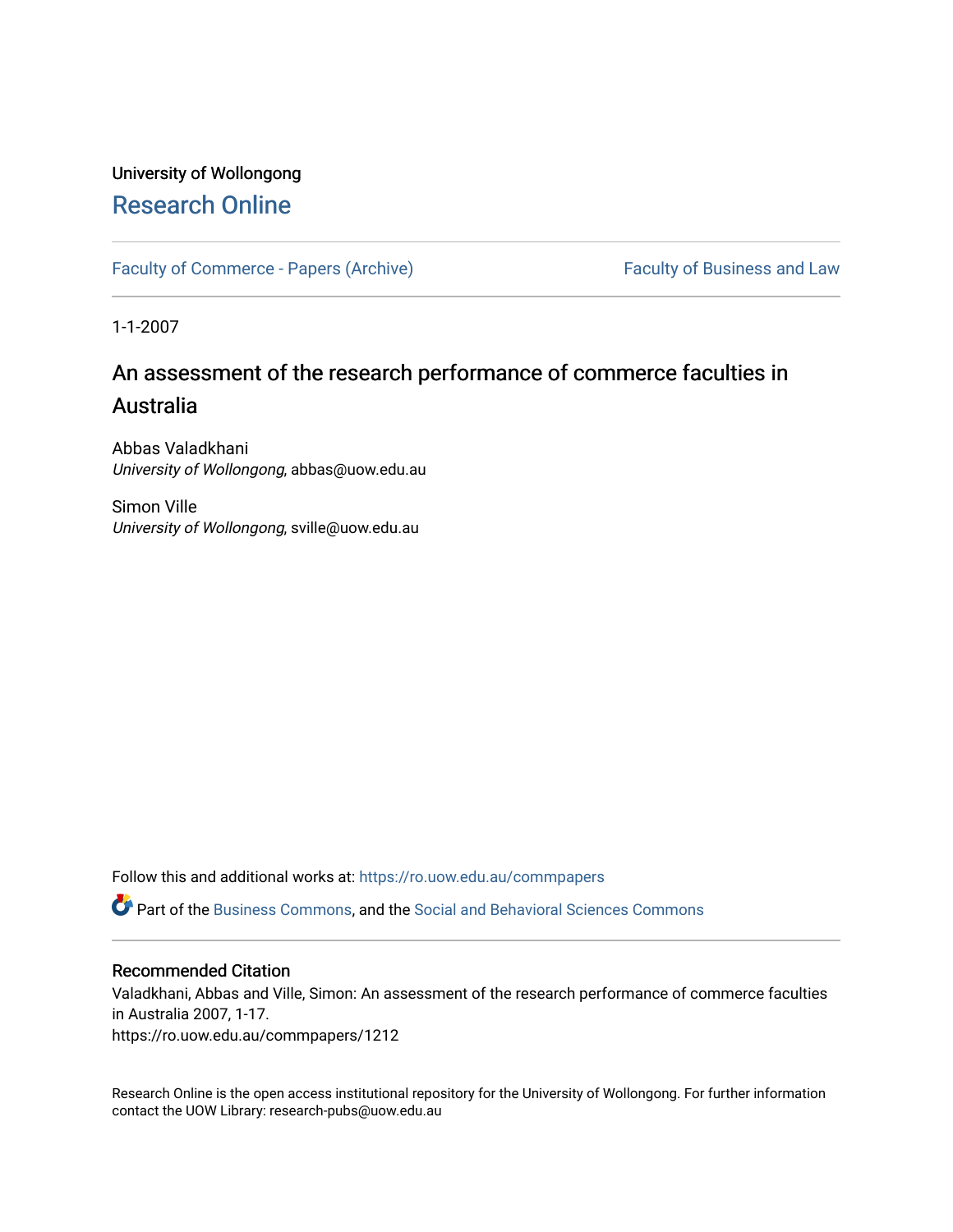# An assessment of the research performance of commerce faculties in Australia

## **Abstract**

There is a growing policy focus in Australian higher education on quantitative research performance assessment. However, most of the analysis has addressed aggregate performance at the institutional level, an approach inconsistent with recent policy emphasis on diversity among universities, and one that ignores performance variations across disciplines. We use cluster analysis to classify one of the ten broad fields of education, that is, management and commerce. Using averaged and available data for 2000-2004 on various research measures, partial rankings are provided. Factor analysis is utilised to generate full-multidimensional rankings within the resulting clusters. Our results show that low total research output and poor average (per capita) performance are closely correlated. We hypothesize that a minimum scale of efficiency exists as a result of the need to cover research overheads and to embrace the benefits of communities of practice in disciplinary research.

# Keywords

assessment, research, performance, commerce, faculties, Australia

# **Disciplines**

Business | Social and Behavioral Sciences

## Publication Details

Valadkhani, A. & Ville, S. (2007). An assessment of the research performance of commerce faculties in Australia. 36th Australian Conference of Economists 2007 (pp. 1-17). Tasmania: The Economic Society of Australia, Tasmanian Branch Inc.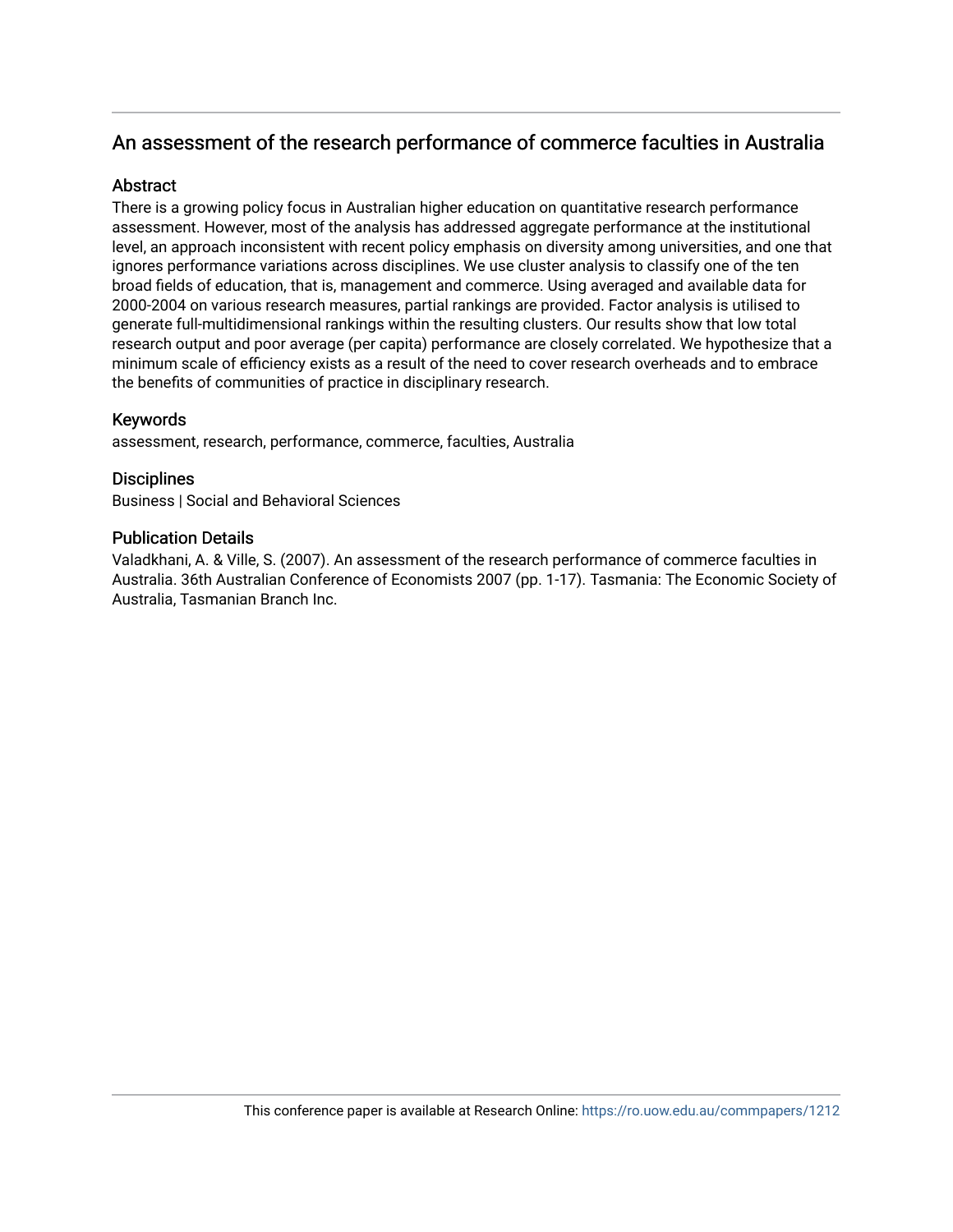# *An assessment of the research performance of Commerce faculties in Australia*

# ABBAS VALADKHANI and SIMON VILLE

*School of Economics, University of Wollongong* 

There is a growing policy focus in Australian higher education on quantitative research performance assessment. However, most of the analysis has addressed aggregate performance at the institutional level, an approach inconsistent with recent policy emphasis on diversity among universities, and one that ignores performance variations across disciplines. We use cluster analysis to classify one of the ten broad fields of education, that is, management and commerce. Using averaged and available data for 2000-2004 on various research measures, partial rankings are provided. Factor analysis is utilised to generate full-multidimensional rankings within the resulting clusters. Our results show that low total research output and poor average (per capita) performance are closely correlated. We hypothesize that a minimum scale of efficiency exists as a result of the need to cover research overheads and to embrace the benefits of communities of practice in disciplinary research.

#### I. INTRODUCTION

Measuring research performance in higher education has become an important issue in Australia as an increasing volume of discretionary funding is attached to these results. However, most of the analysis currently informing policy has addressed aggregate performance at the institutional level, comparing university with university using a variety of techniques. This approach is at variance with the recent policy emphasis on diversity among universities (Department of Education, Science, and Training, DEST, 2005), which implies that individual or groups of universities have distinctive roles to play in the higher education system. A focus on research performance at the institutional level also ignores the varied performance that occurs within universities at the disciplinary level. The application of funding on an institutional basis stifles innovation in key research areas and maintains underperforming and outdated research areas. To provide an incentive for focused, responsive, innovative and diverse research in Australian universities, emphasis needs to shift from the institutions to the disciplines.

A series of studies has extended our knowledge of university-wide performance in the higher education system of Australia. DEST (1998) classified Australian universities on a wide range of research and teaching characteristics from single-year data (1996-7) using cluster analysis. Based on five performance measures (size, overseas orientation, diversity, full-time orientation and staff research orientation), universities were grouped into between four and seven clusters, then ranked on the basis of a single composite indicator. While arguably "a workable measure of the characteristics and performance of institutions in terms of their teaching and research activities" (DEST, 1998, p.41), this study is at an aggregate level and is also now outdated and rather unwieldy.

Abbott and Doucouliagos (2003) examined the technical and scale efficiency of Australian universities, again at an aggregate level, with data envelopment analysis. After considering different measures of output and input and mixing both teaching and research, they concluded that the results were insensitive with respect to the selection of the chosen outputinput mix, suggesting that Australian universities in general recorded high levels of relative efficiency. They subsequently investigated the relationship between research output, research income, academic and non-academic labour input, and other university characteristics (Abbott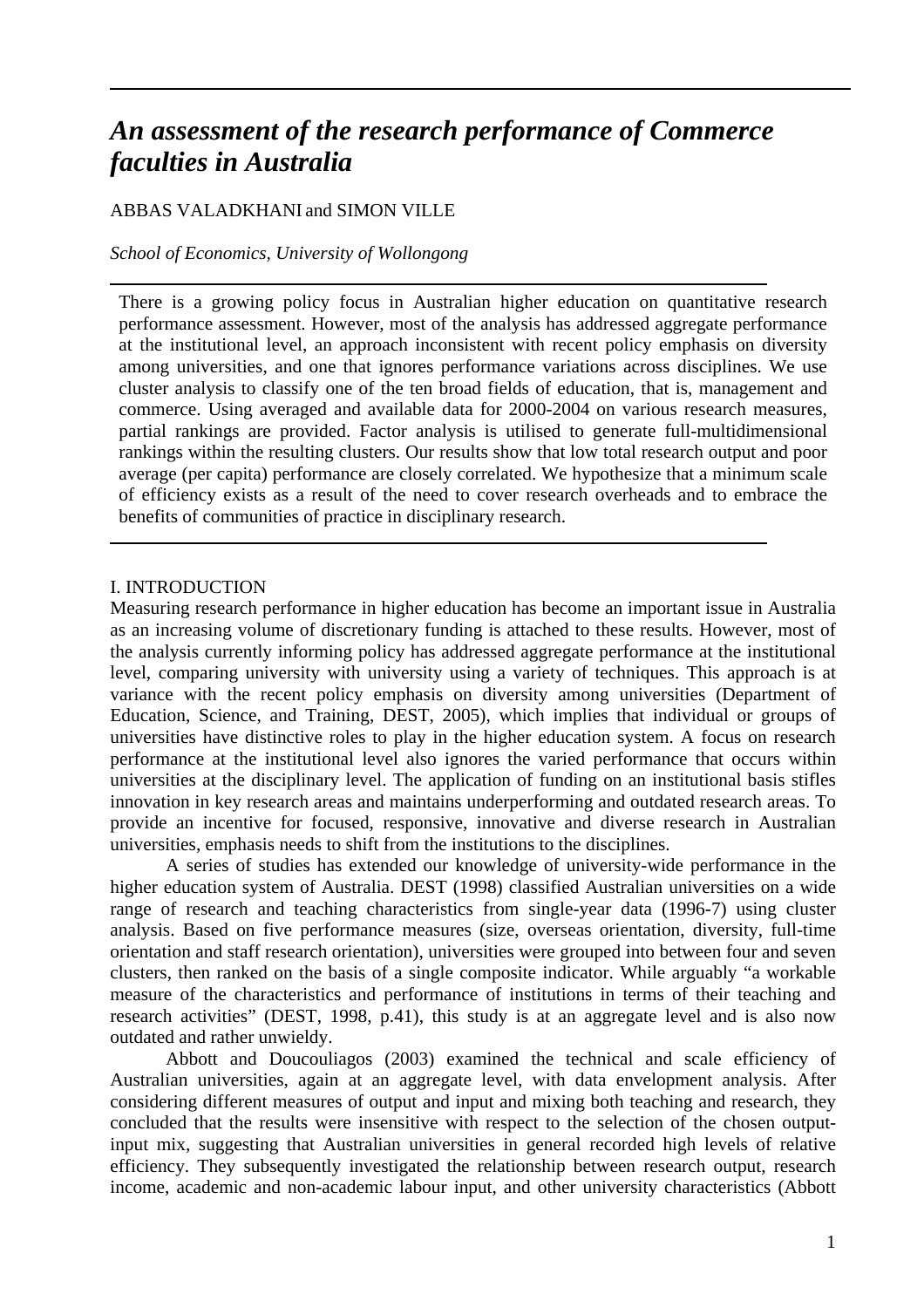and Doucouliagos, 2004). They concluded that research income, numbers of academic staff and postgraduate students were all positively related to research output, but that newer universities struggle to catch up with the more established universities in terms of research performance.

Clearly such analyses add to our understanding of the production process in universities in Australia and elsewhere [see, for instance, Johnes and Johnes (1995), Coelli (1996), Athanassopoulos and Shale (1997), Carrico et al. (1997), Glass et al. (2002), Olave and Salvador (2006)] but are computationally complex, rely on data difficult to obtain over time and are prone to misspecification and misinterpretation.

Williams and Van Dyke (2004) have also conducted a recent study on the international standing of Australian universities using a range of performance measures. These included the international standing of academic staff, the quality of the graduate and undergraduate programs, resource availability, and a subjective assessment of standing by surveyed educationists in Australia and overseas. In part, this study was intended to complement and confront some of the well-publicised (and often contentious) international rankings produced by the Institute of Higher Education at Shanghai Jiao Tong University (2003) and the Times Higher Education Supplement (2004) [for Australian media coverage see Aitkin (2004) and Perry (2005)]. While encompassing a broad scale of measures, the resultant index indicated that the Group of Eight (Go8) universities were highest ranked on an Australian basis, thereby confirming similar results from the international studies. However, given the reliance on surveyed perceptions of standing, the study by Williams and Van Dyke (2004) is unlikely to be easily replicated in the future. Other work on the ranking of university performance in Australia and overseas, either wholly or in part, include Bowden (2000), Federkeil (2002), Vaughin (2002) and Pomfret and Wang (2003).

Williams and Van Dyke (2006) provide rankings of 39 Australian universities by discipline based on responses to their surveys and a number of research performance measures. This study is a step in the right direction but blurred disciplinary boundaries (seven broad categories), the reliance on surveyed perceptions of standing, and the use of total but not per capita data are shortcomings of this study. Furthermore, Williams and Van Dyke (2006, p.7) in their unpublished mimeo state that "we have concentrated on disciplines that are strongest in the well-established Go8 universities<sup>1</sup>. It is therefore not unexpected that Go8 universities dominate the rankings-with the exception of Education".

A very recent study by Valadkhani and Worthington (2006) clustered and ranked the research performance of thirty-seven Australian universities over the period 1998-2002. They defined research performance in terms of DEST-audited PhD completions, publications and grants, and the results were analysed in both total and per academic staff terms by institution. Their hierarchical cluster analysis supported a binary division between fifteen higher and twentytwo lower-performing universities, with the specification in per academic staff terms identifying the Go8 universities plus Flinders, Macquarie, Murdoch, New England, Newcastle, Tasmania and Wollongong in the better-performing group. A number of salient points can be noted from the work by Valadkhani and Worthington (2006).

First, unsurprisingly the scale and long tenure of the Go8 universities places them in the highest (relative) grouping of research performance, whether in total or partial productivity terms. Second, what is more interesting is that once an attempt is made by them to take into account the vastly different scales of universities, and research performance is expressed in per academic staff terms, the above seven universities were virtually indistinguishable in terms of research performance. Third, they argued that the least (most) research-productive universities were those with the least (most) total research output. Accordingly, at an aggregate level if the proposed policy of classifying universities as 'research intensive', 'research and teaching' and

 $\overline{a}$ 

 $1$  The Group of Eight (Go8) represents the following Australia's leading universities: The University of Adelaide, The Australian National University, The University of Melbourne, Monash University, The University of New South Wales, The University of Queensland, The University of Sydney, The University of Western Australia.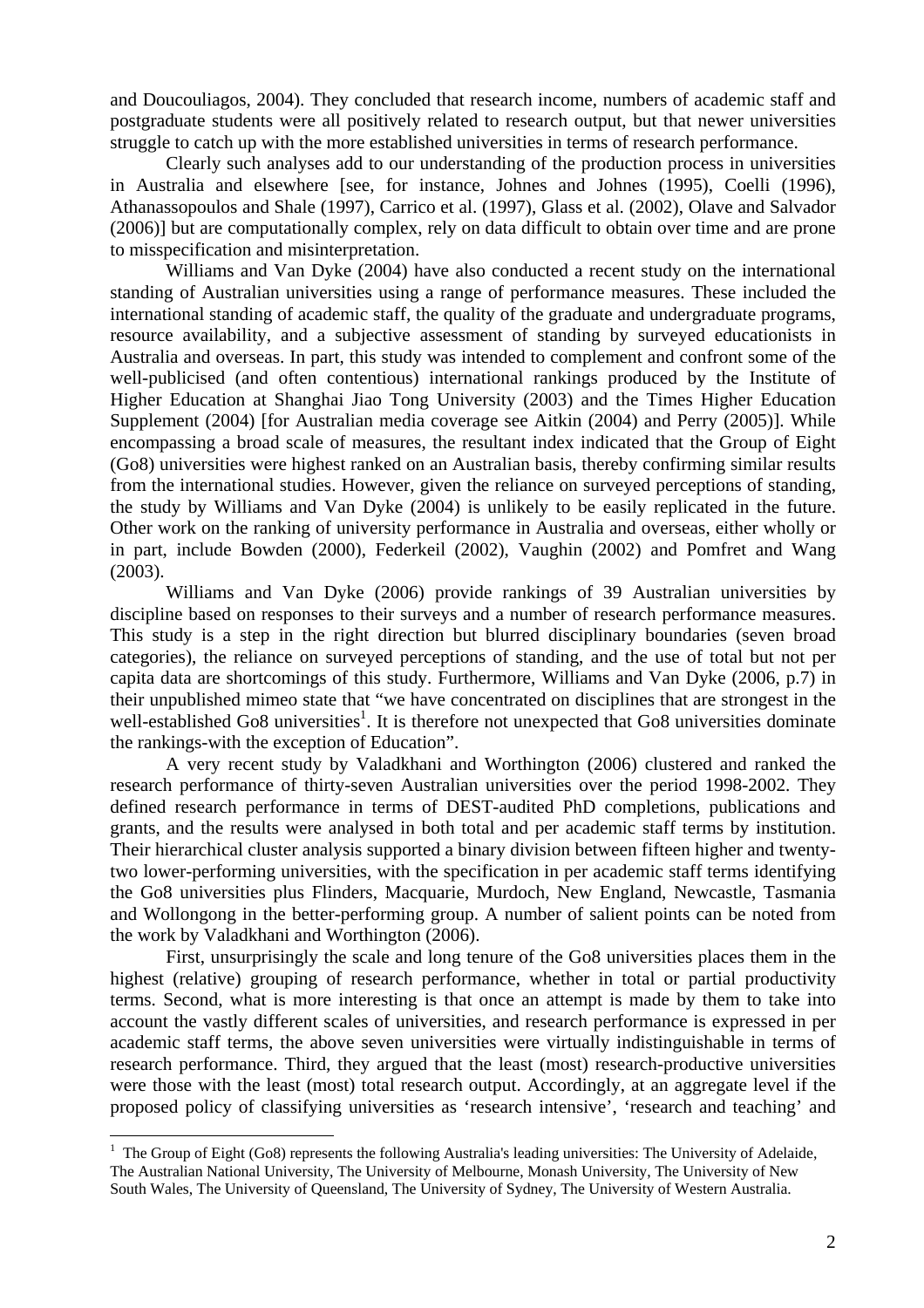'teaching only' were to be implemented, and if this reflected recent historical research performance during 1998-2002, guidelines to a logical grouping could be found in Valadkhani and Worthington (2006, Table 4). Their work however can be further improved by using discipline-specific data to identify heterogeneities across Australian universities.

This paper addresses the question of research performance for one of the ten broad fields of education (Commerce and Management, which we simply refer to as Commerce<sup>2</sup>). Our major objective is to extend the novel approach employed by Valadkhani and Worthington (2006) to provide both partial and full rankings and clusterings of Australian university performance at the disciplinary level. As noted earlier, comparatively little analysis of research performance has been conducted at the disciplinary level, and this has mostly focussed on research training in the sciences (Neumann 2001). Disciplinary knowledge in the public domain will aid decisionmaking for prospective students, visiting researchers, government, business and other parties interested who will be better informed in locating centres of disciplinary expertise rather than relying upon the broad reputation of individual institutions. Commerce faculties, in particular, generate substantial knowledge and expertise that supports and extends innovation in the economy and the development of an innovation system, particularly through the triple helix of university-industry-government participation and cooperation.

In economics there has been some interest in research performance, which has largely focussed on compiling rankings of journals and of departments according to their productivity (Pomfret & Wang 2003; Neri & Rodgers 2006; Smyth & Smyth 2001; Rodgers and Valadkhani 2006; Macri & Sinha 2006). Rather than focus upon a specific discipline such as economics, our approach is to analyse the clustering of disciplines represented in Commerce (Business) faculties across Australia. Together, these disciplines represent homogenous groups that exhibit similar quantities of research. In addition, this enables us to overcome the issue of blurred disciplinary boundaries among the inter-related disciplines, such as economics, finance, management, that exist within Commerce faculties.

The rest of the paper is structured as follows. Section II provides a brief discussion of the hierarchical clustering technique used for partial rankings of Commerce faculties in Australian universities. Section III discusses the source, description and type of the data employed in the analysis. Section IV presents the clustering of Commerce research performance followed by the ranking of research performance using factor analysis. The paper ends with some concluding remarks.

#### II. THEORETICAL FRAMEWORK

 $\overline{a}$ 

Close examination of the metric used to measure research output in previous studies reveals that there is little difference between departments with adjacent ranks or even between departments that are too far apart by several ranks (Rodgers and Valadkhani, 2005). Thursby (2000) examined the differences across those U.S. departments that grant PhDs in economics and concluded that: 'there's not a hill of beans difference across large groups of departments' (p.383). An observed difference between two disciplines at two different universities of a third of a refereed article, or a tenth of a PhD completion, per person and per year appears to be mighty small. The methodology used in this paper will thus produce a partial ranking first using cluster analysis and a full ranking using factor analysis next.

To the best of our knowledge this methodology has not been used to compare Australian Commerce faculties before. Cluster analysis is a multivariate statistical technique that is widely used to classify objects or items according to the similarity or dissimilarity of the characteristics they possess. This methodology, which falls under the general class of hierarchical

 $2^2$  Commerce includes disciplines such as economics, management, marketing, accounting, finance, business and other related disciplines.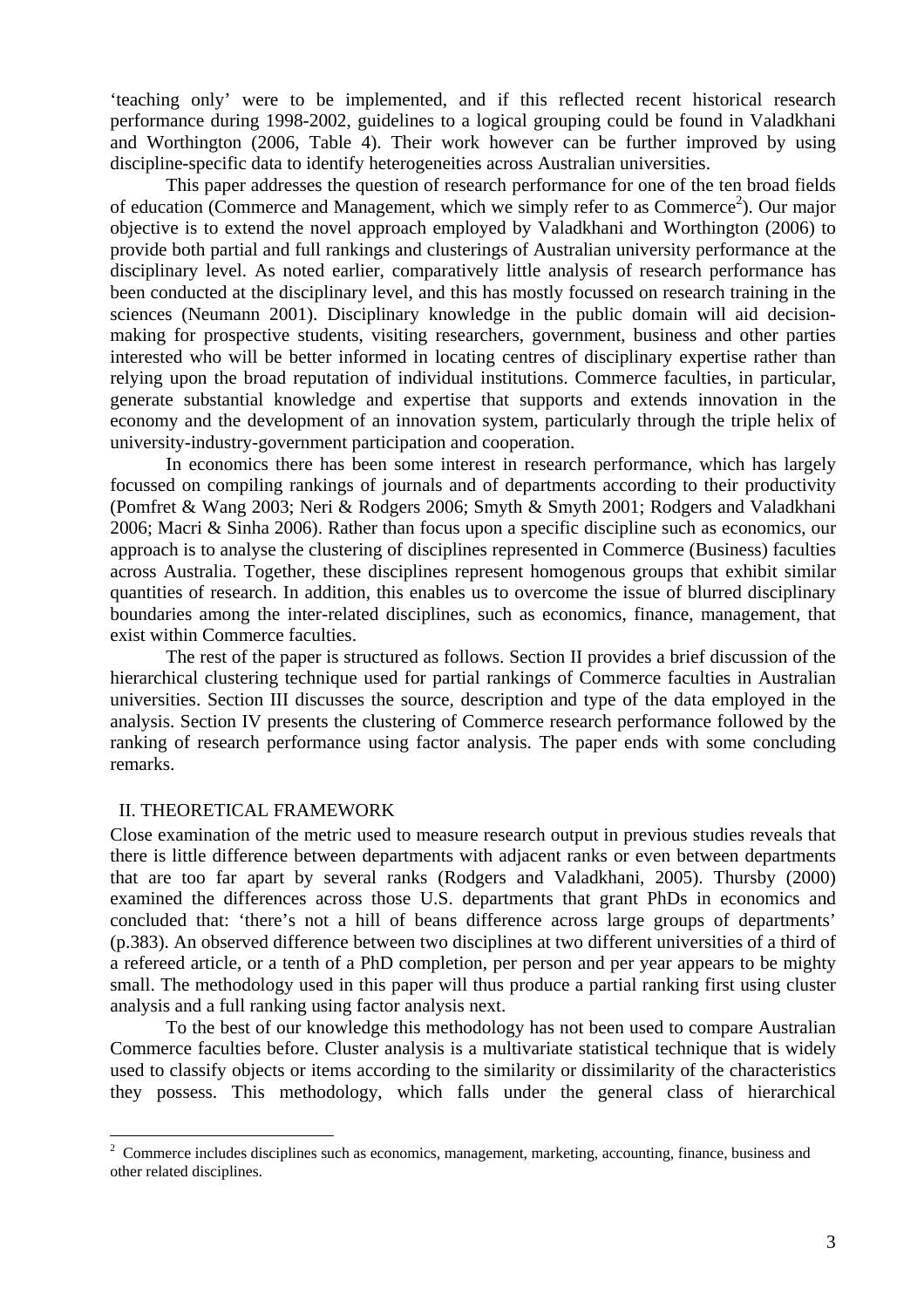agglomerative clustering techniques, strives to minimise within-group variance while also maximising between-group variance, resulting in a number of heterogeneous groups with homogeneous contents (Hair, et al., 1998, p.470).

Cluster analysis will be utilised in this paper to classify one of the ten broad fields of education within 27 Australian universities (for which we had the Commerce publication data) into groups according to the following three research measures: the audited numbers of PhD completions, research expenditure including grants (in accordance with rules established by the DEST), and the number of refereed articles. In order to avoid any abnormal observation in a particular year for any given discipline, the above indicators will be averaged using all available data from 2000 to 2004. In this study Commerce dissimilarity between two universities, j and k, are measured by the Squared Euclidean Distance (SED):

$$
D(j,k) = \sum_{i=1}^{3} (X_{ij} - X_{ik})^2
$$
 (1)

where  $X_{ij}$  and  $X_{ik}$  represent the i<sup>th</sup> measure of research output of the commerce faculties at universities j and k, respectively. The smaller (larger) is  $D(j,k)$ , the more (less) similar are faculties j and k.

A hierarchical clustering technique will be used to form clusters of similar disciplines. At the beginning of the hierarchical procedure there will be 32 clusters each containing one case. At each stage of cluster analysis, the two most similar clusters are merged until, at the final stage, a single cluster containing 32 disciplines is formed. The optimal number of clusters has been chosen according to a number of stopping rules such as the largest percentage change in the resulting agglomeration coefficients. Hierarchical methods differ in the way that the most similar pair of clusters is identified at each stage. We use Ward's (1963) method, which would identify the two clusters whose merger results in the smallest increment to the aggregate sum of squared deviations within clusters. The sum of squared deviations within (say) Cluster k is given by

$$
ESS(k) = \sum_{j \in k} \sum_{i=1}^{3} (X_{ij} - \overline{X}_{ik})^2
$$
 (2)

where  $X_{ij}$  is the i<sup>th</sup> measure of research output by discipline j, and  $\overline{X}_{ik}$  is the i<sup>th</sup> measure of research output averaged across all disciplines in Cluster k. With the sum of squared deviations within (say) Cluster K given by  $ESS(K)$ , the increment to the aggregate sum of squared deviations within clusters resulting from the merger of Cluster k and Cluster K to form Cluster  $(k∪K)$  is given by:

$$
d_{\text{Ward}}(k,K) = \sum_{j \in (k \cup K)} \sum_{i=1}^{3} (X_{ij} - \overline{X}_{i(k \cup K)})^2 - ESS(k) - ESS(K)
$$
 (3)

Using this method our aim is to minimize the sum of squares of any given two clusters that can be formed at each step. Although the Ward's method is very efficient in achieving this but it tends to generate clusters of small size. In practise, two techniques seem to dominate the literature on cluster analysis: k-means if the researchers choose partitioning techniques, and Ward's, if they use hierarchical clustering. The other techniques, such as complete linkage clustering, single linkage clustering, average linkage clustering and nearest centroid sorting, do not enjoy the same level of popularity.

#### III. THE DATABASE

Thirty-two Australian universities have initially been included in the analysis, all of which are publicly funded and members of the Australian Vice-Chancellor's Committee (AVCC). Valadkhani and Ville (2006) have estimated the discipline-specific number of refereed articles for each of the ten broad fields of education including Commerce but for only thirty-two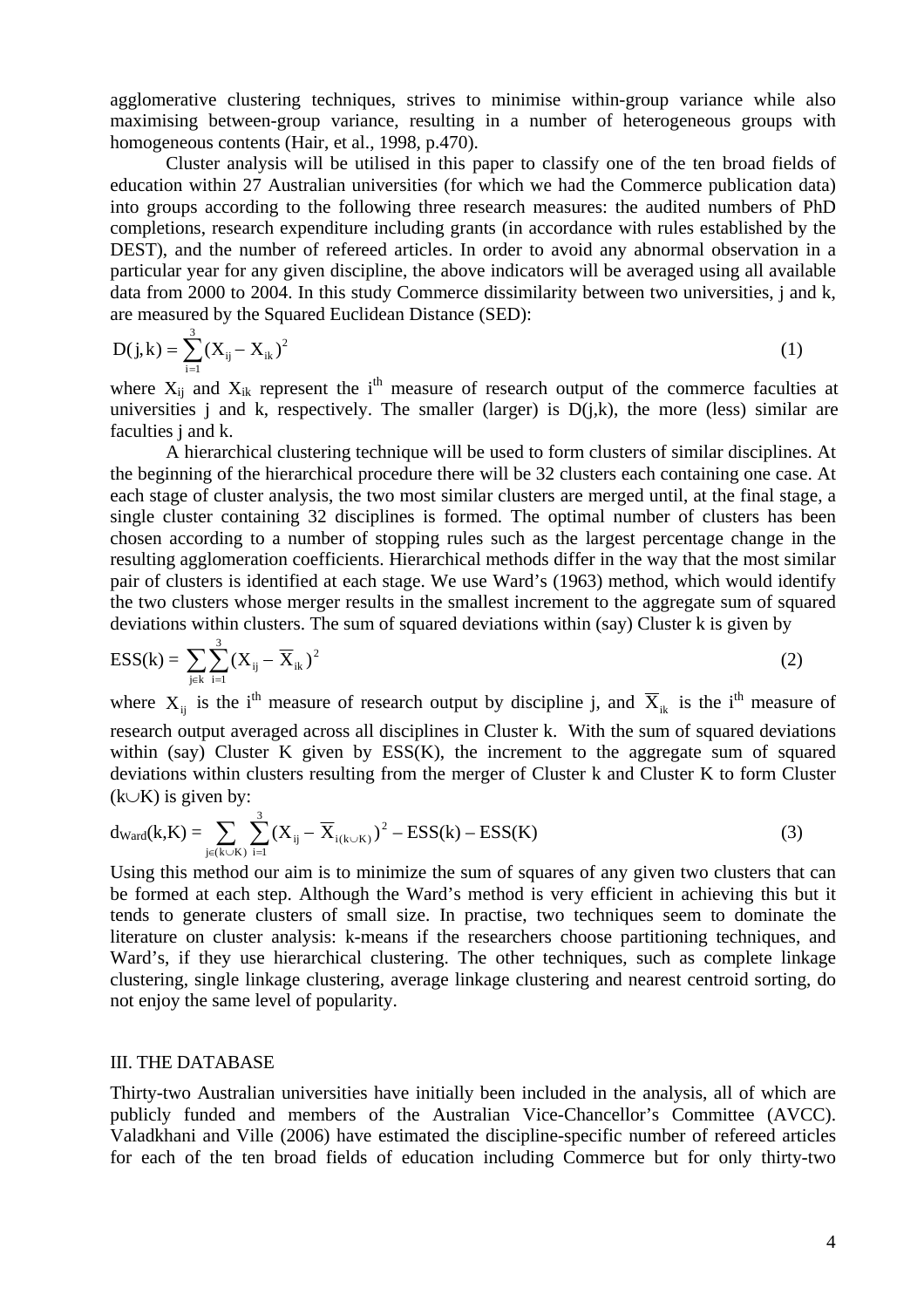universities. We have used their Commerce estimates in this paper. This has imposed a constraint on the number of universities analysed in this paper.

An unpublished database used in this study was purchased from the Department of Education, Science and Training (DEST) in December 2005 (see below for more details). The data includes the number of PhD completions (the DEST source reference number OZUP-2002- 2004) as well as the number of academic staff members (the DEST source reference number: Staf2001.dat - Staf2004.dat) by institution and across 10 consistently defined broad fields of education (including Commerce), all of which we have averaged using available annual observations within the period 2000-2004. In order to minimise bias in our results, we consider only those academic staff members who are classified as undertaking 'research-only' and 'teaching-and-research' activities. In other words, the variable that is referred to as academic staff does not include 'teaching only' staff.

 The data on annual average expenditure on research and experimental development, also available by university and the same disciplines, has been averaged in the same way using all available data during the period 2000-2002 (\$A'000). This variables includes: (1) National Competitive Research Grants (*i.e.* Commonwealth Schemes and Non-Commonwealth Schemes); (2) State and Local Government; (3) Other Commonwealth Government; (4) Other Australian Sources *(i.e.* Business Enterprises; General University Funds; and Other); and (5) Overseas sources. This variable is available from the DEST website. The data sources have been summarised in Table 3.

Table 1 presents the data on the research performance of the faculties of Commerce in thirty-two Australian universities for which all the above variables were available in both aggregate and per academic staff terms. In Table 2 we have also standardised all the variables to a mean of zero and a variance of one. If the normalised figure for a particular cell is greater than 3, we then excluded the corresponding university from our analysis. As can be seen from Table 2, based on this criterion, four universities (Australian Catholic, Charles Darwin, South Australia, and Southern Cross) were considered as abnormal observations and hence excluded from the database. If we did not exclude these four universities, each would have occupied a single cluster of its own and would not merge with other clusters or universities. In other words, the inclusion of these abnormal observations would distort the clustering results. These abnormal observations are shown with boldface letters in Table 2.

#### **[Tables 1, 2 and 3 about here]**

It should be noted that the per capita publication in Australian Catholic was zero in Table 1 (corresponding to a normalised score of -3.271 in Table 2), the per capita research expenditures in the faculty of Commerce in Charles Darwin with only seven staff members was \$222000 which was significantly more than any other universities (a factor score  $+3.523$ ). Also compared to the performance of other Commerce Faculties in Australia, the following two observations seem excessively high: the annual average number of PhD completions of 45 in South Australia (with the standardised score of 3.258 in Table 2) and the annual per capita PhD completion of 0.583 (with the standardised score of 4.145) in Southern Cross. There are three explanations for this: the staff members at these two universities are "super-persons" or producing a sheer quantity rather than quality output or there are problems with the data reported to the DEST. In addition to these four universities, the Australian National University (ANU) has been excluded from this study because accurate and consistent research output data could not be obtained. This was mainly because the Institute of Advanced Studies at the ANU did not fully participate in the competitive research schemes of the Australian Research Council (ARC) and the National Health and Medical Research Council (NHMRC) until 2004. Therefore we use only 27 universities in this paper.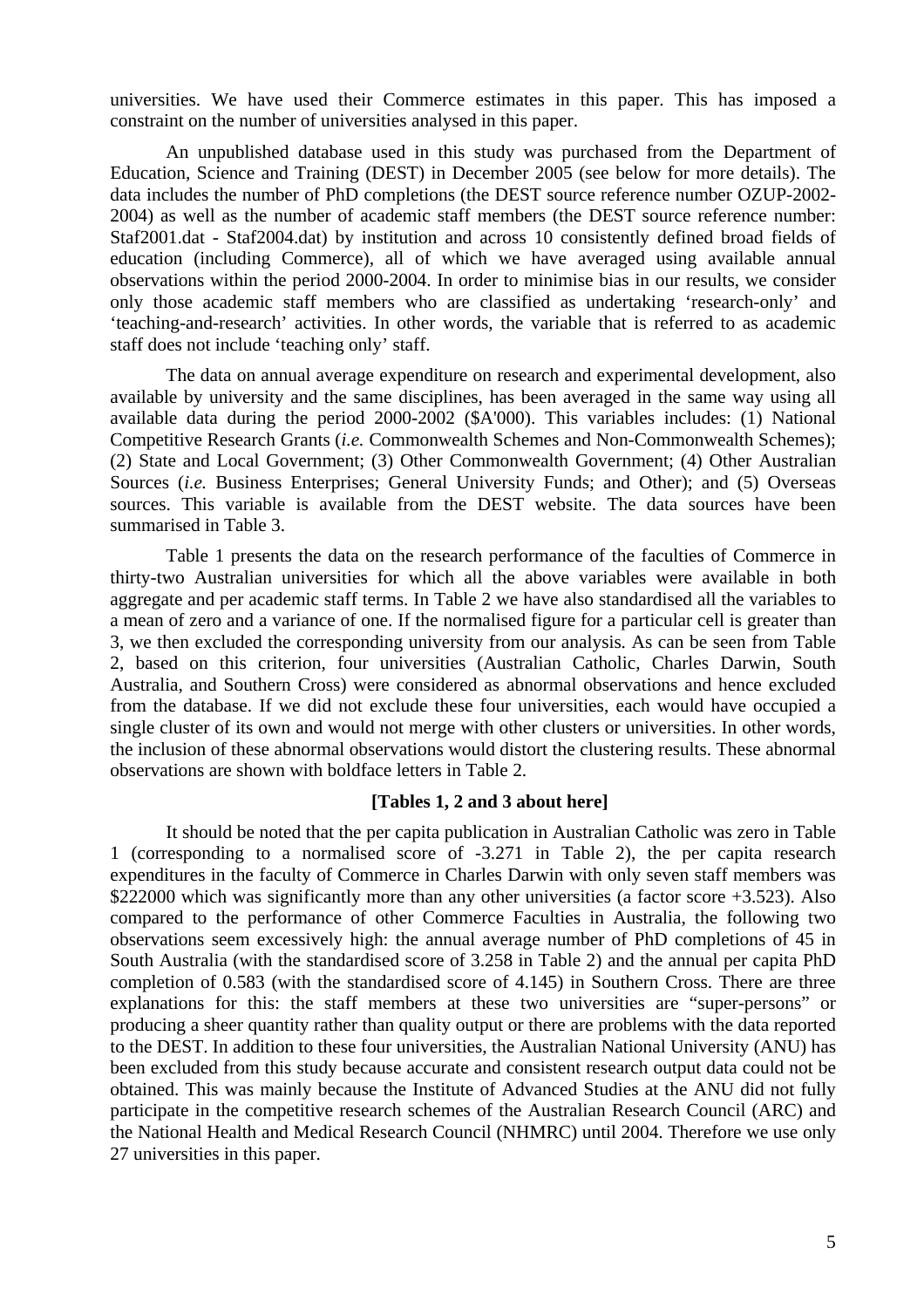Table 3 presents a summary of descriptive statistics of the annual averages for the twenty-seven universities employed in this analysis. Sample means, maxima, minima, standard deviations, and Jacque-Bera statistics and *p*-values are reported. As shown, PhD completions average about 10 per annum (Macquarie lies closest to the average) with a range between less than half (Flinders) and 32 (Monash); publications average 34 (Deakin lies closest) with a range between 5 (Flinders) and 87 (Monash); while research expenditures average \$5845 thousand (Victoria is closest) with a range of \$389 thousand (Ballarat) and \$16655 thousand (Melbourne). The average number of academic staff is also included in Table 3, with Deakin lying closest to the average of 100 and Ballarat (22) and Monash (233) at the minimum and maximum, respectively.

Finally, three univariate measures are calculated and included in Table 3: namely, PhD completions, publications and research expenditure per academic staff (scaling in univariate ratio normally removes the size effects found across most organisations). On average, academics across all faculties of Commerce supervised about one-tenth of a PhD completion, contributed less than one-third of a publication and accounted for \$A54 thousand in research expenditures per academic staff member, per year during the period specified in Table 3 for each variable. The calculated Jarque-Bera statistics and corresponding p-values in Table 3 are used to test the null hypotheses that the variables are normally distributed. Apart from the annual average number of PhD course completions; all *p*-values are greater than the 0.05 level of significance suggesting the null hypothesis cannot be rejected. Thus six out of seven variables presented for 27 universities are well approximated by the normal distribution. If we had included all the thirtytwo universities in our analysis, none of these variables would have passed the normality test.

#### IV. EMPIRICAL RESULTS

The first methodological requirement is to cluster the research performance of the twenty-seven faculties of Commerce. Cluster analysis is a multivariate statistical technique that has been widely used to classify objects or items based on the similarity or dissimilarity of the characteristics they possess. This technique is especially relevant in the current context as it permits the minimisation of within-group variance and maximisation of between-group variance based on a range of research output indicators, resulting in heterogeneous groups with homogeneous contents (Hair, et al*.,* 1998, p.470). This approach has been used to determine how many homogenous research groups exist and define exactly which comparable group each Commerce unit belongs to.

Before conducting the analysis, all six output variables were standardised so that they had a mean of 0 and a standard deviation of 1. The Squared Euclidean Distance (SED) is used as a dissimilarity measure to define the pairwise distance between Commerce faculties in terms of total and per academic research performance. The upper triangular of the proximity matrix presented in Table 4 shows the total research performance dissimilarities among the twentyseven and the lower triangular reveals the per capita research differences. Higher (lower) SEDs are associated with more (less) dissimilar faculties. This matrix is then quite useful for universities to identify their single most similar (and dissimilar) pairing in terms of research performance.

## **[Table 4 about here]**

On the basis of the three selected performance criteria (PhD completions, publications and research expenditures), this matrix provides a comprehensive snapshot of the pairwise differences among Commerce faculties in Australia. For example, let us consider the total research performance of Melbourne in Table 4 (see the elements above the main diagonal). The five most dissimilar pairs (SED in brackets) in descending order are: Ballarat (19), Flinders (18), Central Queensland (17.5), James Cook (15.9) and Canberra (14.8). On the other hand, the five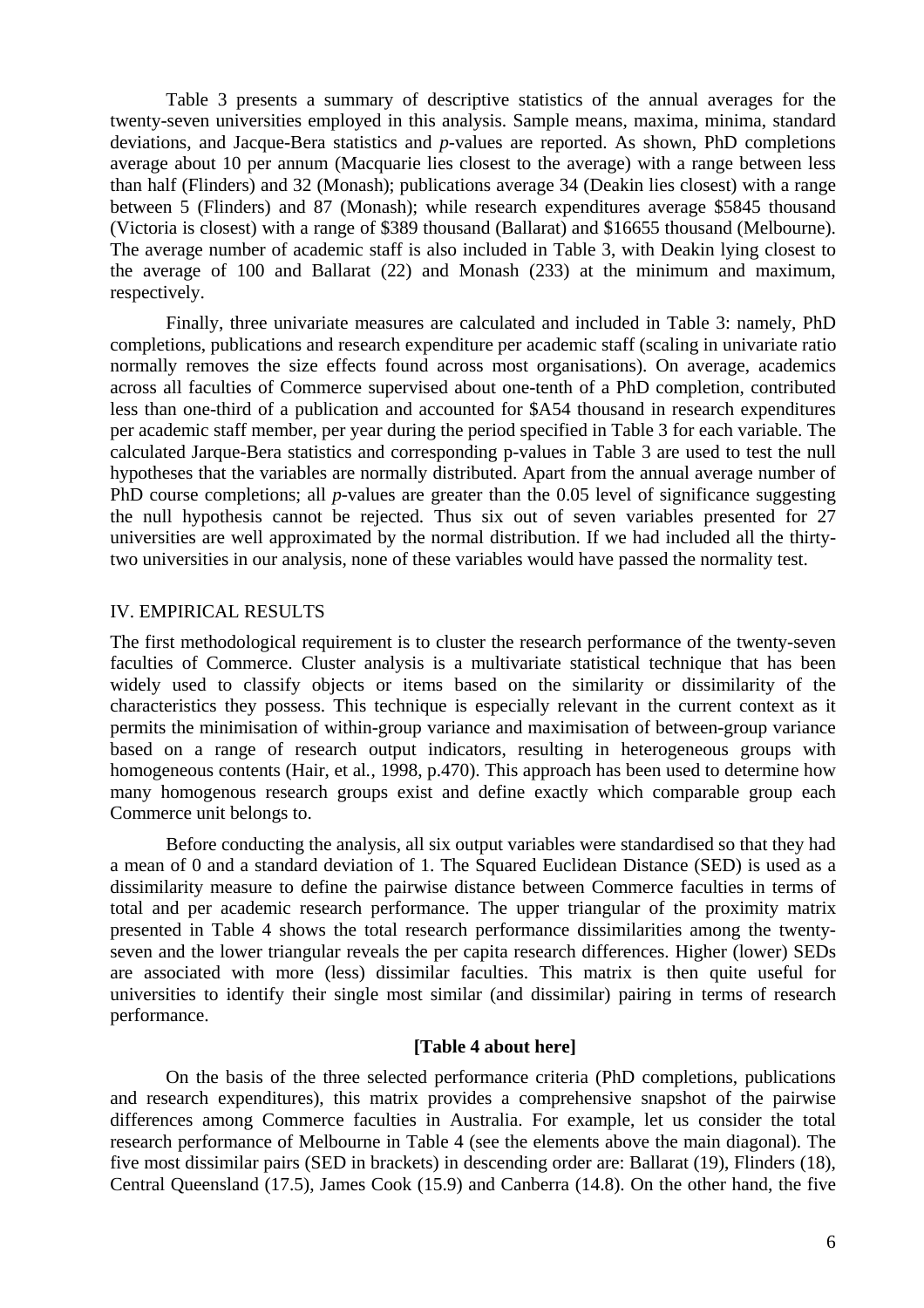most similar pairs are: UTS (University of Technology, Sydney, 1.3), Queensland (1.4), Sydney (1.5), Western Australia (2.8), and Griffith (2.9). We can also look at the pairwise comparison in terms of per academic research performance of Melbourne in Table 4 (see the elements below the main diagonal). Similarly the five most similar pairs are: New England (1.8), Wollongong (3.4), UTS (5.3), Griffith (5.6) and UNSW (5.9).

A dendrogram (not shown) and agglomeration coefficients (Table 5) can now be used to determine the optimum number of clusters. Table 5 shows the agglomeration schedule at the various stages of hierarchical cluster analysis using both total and the normalized per academic staff research data. In this approach, small variations in the agglomeration coefficient indicate that fairly homogeneous clusters are being merged. Likewise, if the agglomeration coefficient varies markedly between stages, it indicates that more heterogeneous cases are being clustered together. Given the percentage changes in the agglomeration coefficient at each step, it appears that the optimal number of clusters is 2 as the coefficient between stages 25 and 26 shows a sharp increase from 41.33 to 78.00 (last and second-to-last rows in column 7 of Table 5). Exactly the same procedure is used to determine the number of clusters based on total research output measures.

# **[Table 5 about here]**

Clearly, with either specification the optimal number of clusters is 2 as in the case of total research performance the agglomeration coefficient again shows the biggest relative percentage change between stages 25 and 26 increasing from 26.20 to 78.00 (last and second-to-last rows in column 4 of Table 5). However, given that the use of the agglomeration coefficient as a stopping rule has a tendency to indicate too few clusters (Hair, 1998, p.503), the results of three-cluster solutions for both total and per academic staff research performance are also included [the alternative cubic clustering criterion could have also been used as a stopping rule, but this has the tendency to indicate too many clusters].

Table 6, *inter alia*, presents the cluster membership for the 2-cluster and the 3-cluster solutions for both per academic staff research performance and total research output. A cursory examination of Table 6 reveals that in terms of total research output (size), with the exception of Adelaide all the Go8 members (Melbourne, Monash, New South Wales, Queensland, Sydney, and Western Australia) plus UTS and Griffith always belong to clusters A or A1 depending on the number of clusters. There are also nineteen universities whose Commerce faculties are considered as group B. It should be noted that the bottom ten faculties will continue to stay together despite increasing the number of clusters from 2 to 3.

#### **[Table 6 about here]**

In a two-cluster solution based on per academic staff research performance, besides all eight universities reported in cluster A for total output, nine additional Commerce faculties (Deakin, Edith Cowan, Macquarie, Murdoch, New England, QUT (Queensland University of Technology), Tasmania, Victoria and Wollongong) are also included, taking cluster A membership to seventeen. With a three-cluster solution based on per academic staff research performance, the universities in cluster B, as in the two-cluster solution, remain unchanged but cluster A is now reclassified into clusters A1 and A2 with fifteen and two members (Edith Cowan and Murdoch), respectively.

As far as cluster membership based on total research performance is concerned, the results of a three-cluster solution are also similar to a two-cluster solution in that the universities in cluster A continue to be in A1 cluster. However, cluster B is now sub-divided into clusters A2 and B. The results of an analysis of variance (ANOVA) across the three variables used in the clustering process also indicate that the cluster differences in terms of the standardised magnitudes of the means of the three performance measures are all highly significant, supporting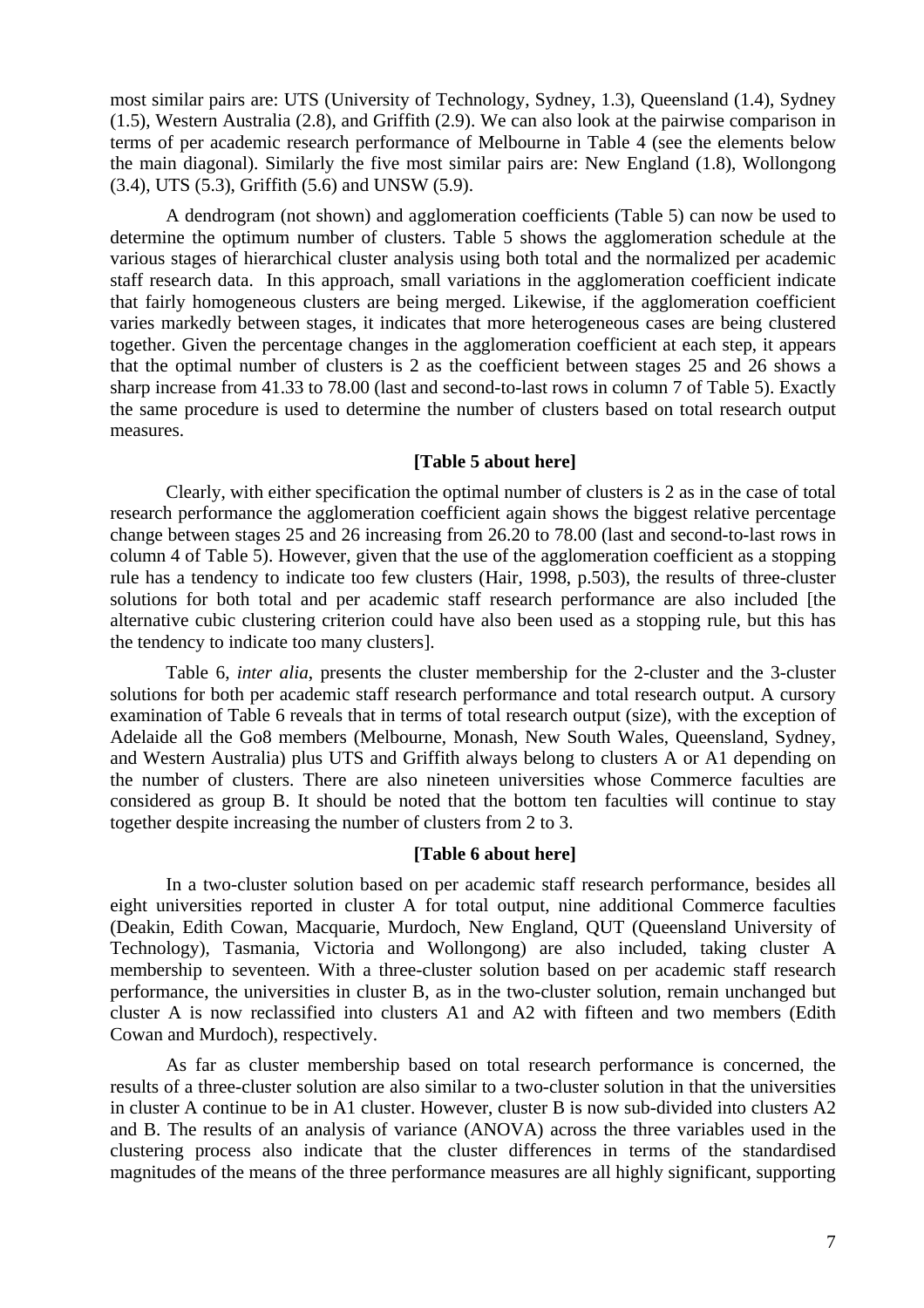the view that they all play an important role in differentiating the resulting clusters (the ANOVA results are not reported but they are available upon request from the corresponding author).

A number of salients points are noted from the cluster analysis of Commerce faculties. First, it is clear that the scale and long tenure of the Go8 universities places them in the highest (relative) grouping of research performance, whether in total or partial productivity terms. This is unsurprising, although the addition of UTS and Griffith to this group and the omission of Adelaide are noteworthy. Second, what is more interesting is that once an attempt is made to take into account for the vastly different scales of faculties, with research performance expressed in per academic staff terms, an additional eleven universities (Deakin, Edith Cowan, Griffith, Macquarie, Murdoch, New England, QUT, UTS, Tasmania, Victoria and Wollongong) are virtually indistinguishable in terms of research performance. Third, the following ten Commerce faculties (see clusters coded B in columns 4 and 8 of Table 6 together) not only produce less research output, but also their per academic research performance is at a much lower level: Adelaide, Ballarat, Canberra, Central Qld, Curtin, Flinders, James Cook, La Trobe, Newcastle and Western Sydney (in alphabetical order). Similar to what Valadkhani and Worthington (2006) found at an institutional level, we can also conclude that in terms of research performance of Commerce units the least (most) research-productive universities are those with the least (most) total research output.

The second methodological requirement is to rank the research performance of the twenty-seven Commerce faculties. In brief, the method involves using the first principal component to calculate a separate single normalised factor score for each of the three-total and the-three per academic staff research measures. These two composite indices are found to explain 89 and 70 percent of total variation of the three total and per academic staff measures, respectively. Only the first eigenvalue in each case exceeds unity and according to the scree plot just the first principal component is sufficient. Also (i) Bartlett's test of sphericity is rejected at the 1 percent level for the respective total and per academic staff measures  $[\gamma(3) = 78.1$ , p-value  $= 0.000$  and  $\gamma(3) = 32.7$ , p-value  $= 0.000$ ; (ii) the Kaiser-Meyer-Olkin measure of sampling adequacy for total and per academic staff performance are 0.62 and 0.49, respectively; (iii) all of the elements on the diagonal of the anti-image correlation matrix are between 0.50 and 0.66; and (iv) the communalities vary between 0.51 to 0.97. The results of the factor analysis, as briefly outlined, suggest that they were statistically acceptable. These results are not reported here in details but they are available from the authors upon request.

Based on the results of the factor analysis, the regression method is used and the corresponding factor scores for each of the twenty-seven universities are presented in Table 6 in descending order. In total research performance terms the results are once again fairly unsurprising with six of the Go8 universities ranking highest. It is interesting to note that Commerce in Adelaide is not ranked highly in terms of its size or even the magnitude of its per capita research performance.

In terms of size of research output Monash is ranked highest followed by UNSW, Sydney, Melbourne, Queensland, UTS, Griffith, and Western Australia. However, when research performance is expressed in per academic staff terms only two of Go8 (*i.e.* Melbourne and Monash) continue being ranked among the top eight. The following six improve in rank from total research performance to per academic staff research performance: New England, Murdoch, Griffith, Edith Cowan, Wollongong and QUT. For this group it is clear that while total output is relatively lower, staff productivity is relatively higher.

On the basis of results presented in Table 6, one can well argue that in many faculties they not only produce less output but also their staff productivity is relatively lower. The eleven universities appearing in the bottom of column 5 in Table 6 all have Commerce faculties with negative factor scores for both total and per staff research (see columns 2 and 6). These eleven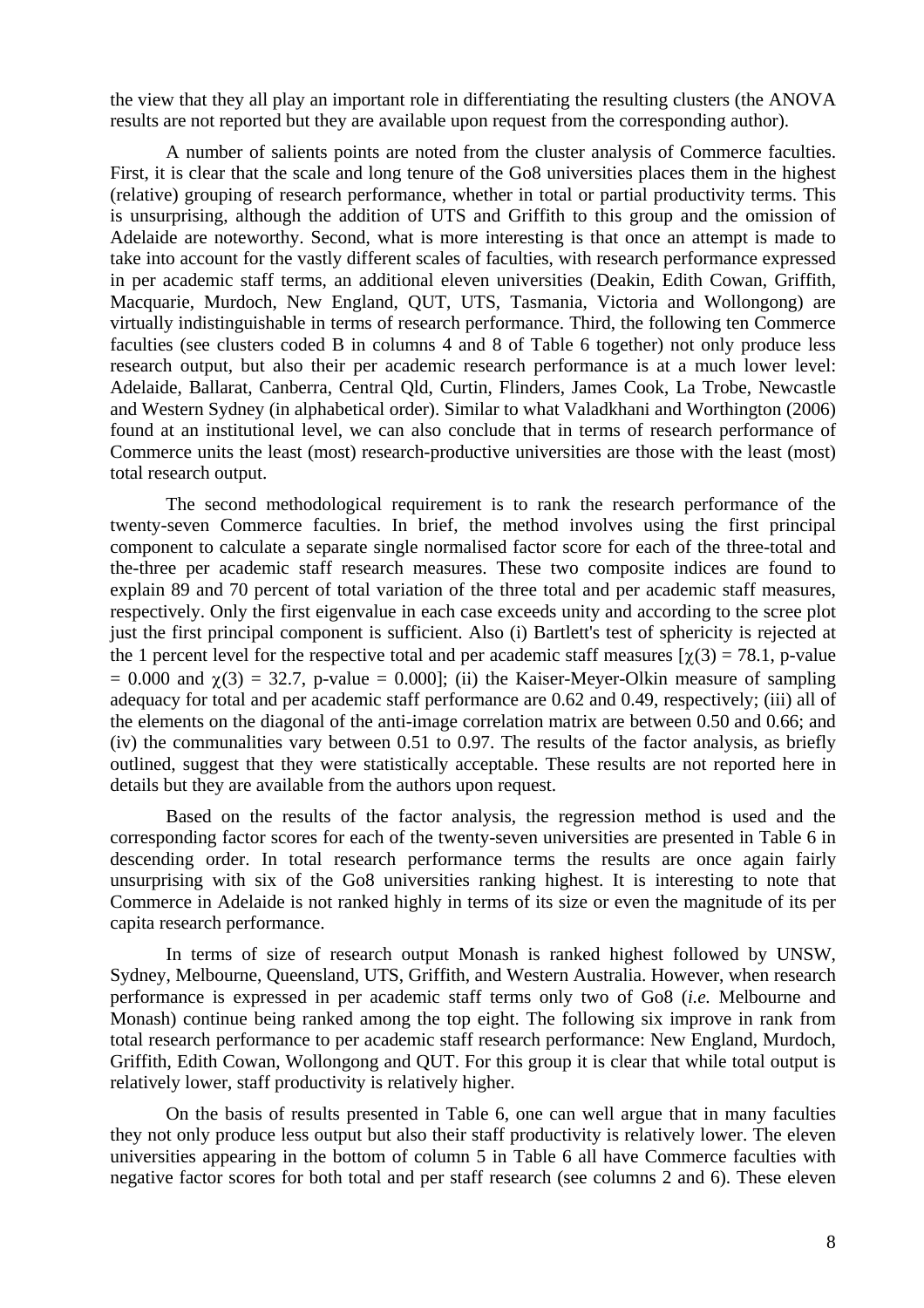faculties are at Central Qld, Flinders, Ballarat, James Cook, La Trobe, Canberra, Newcastle, Curtin, Adelaide, Deakin and Western Sydney. Their research outputs are below average, in terms of both total research output and research output per staff member. These universities are consistently the worst performers in terms of both total and per academic staff research performance.

It is interesting to recognise that most these less productive and small Commerce faculties also belong to cluster B (See columns 3, 4, 7 and 8 in Table 6). Exceptionally, New England and Tasmania move from cluster B, negative factor score to cluster A and positive factor score when adjusted for size.<sup>3</sup> Therefore, both the cluster and factor analyses have generated consistent results in relation to the classification and the ranking of Commerce disciplines. In Table 6 we have sorted the first four columns in terms of the total normalised factor scores (column 2) and the last four columns in terms of the per capita normalised factor scores. After identifying the consistency of the results of factor analysis with the results of cluster analysis, we decided to use labels such as A, A1, A2 and B to the resulting clusters. It should be noted that initially nothing could be implied from the ordering of cases in cluster analysis outside of their cluster membership. In fact, we could have used shapes such as squares or circles or triangle to show cluster memberships.

#### V. CONCLUDING REMARKS

 $\overline{a}$ 

The results in this paper suggest that size matters for research performance in commerce faculties, at least at the lower end of the scale. While size bears little correlation with performance at the upper end, we find that low total research output is a very good predictor of poor average performance on a per capita basis with very few exceptions. This result is consistent with UK research that concluded, while a simple relationship between size and technical efficiency could not be divined, 'departments of economics with very small numbers of research staff can suffer severe allocative inefficiencies' (Johnes, 1995, 10). Why should this be the case? If economies of scale existed (Neumann 2002) we might expect that the largest output was associated with best per capita performance throughout the cohort, but this is not the case. Alternatively, perhaps there is a minimum scale of efficiency in output below which performance is likely to suffer.

One can easily imagine the disadvantages of working alone in a disciplinary area with no colleagues. Collaboration would not be possible, neither would feedback on work in progress, nor the opportunity to participate in research seminars, discuss latest research trends, or have access to network nodes. Indeed, we may be able to talk about disciplinary groups as communities of practice, which nurture share and sustain tacit knowledge (Wenger 1998; Hildreth & Kimble 2004). However, numbers of staff is not sufficient alone, what matters is how active they are in terms of research output. A higher level of output enables the group to make strategic decisions more easily about whether to specialise in a few key areas or range more broadly. Similarly, an active PhD programme represents an additional enhancing element of the community of practice. In terms of the third measure of research activity, expenditures, our results raise questions of whether funding can fall below a point at which worthwhile and sustaining research projects can be undertaken. Smaller groupings may also find it difficult to provide the range of overheads and research management services to the degree necessary to support good research. The relative importance of these potential explanations of Commerce research performance merits the attention of future empirical research. Most Australian universities include a Commerce faculty, if only for the cash cow role it serves in such institutions. From a research performance perspective, however, our results suggest that only

 $3$  There are also small exceptions on the margin for Deakin, Western Sydney and Curtin.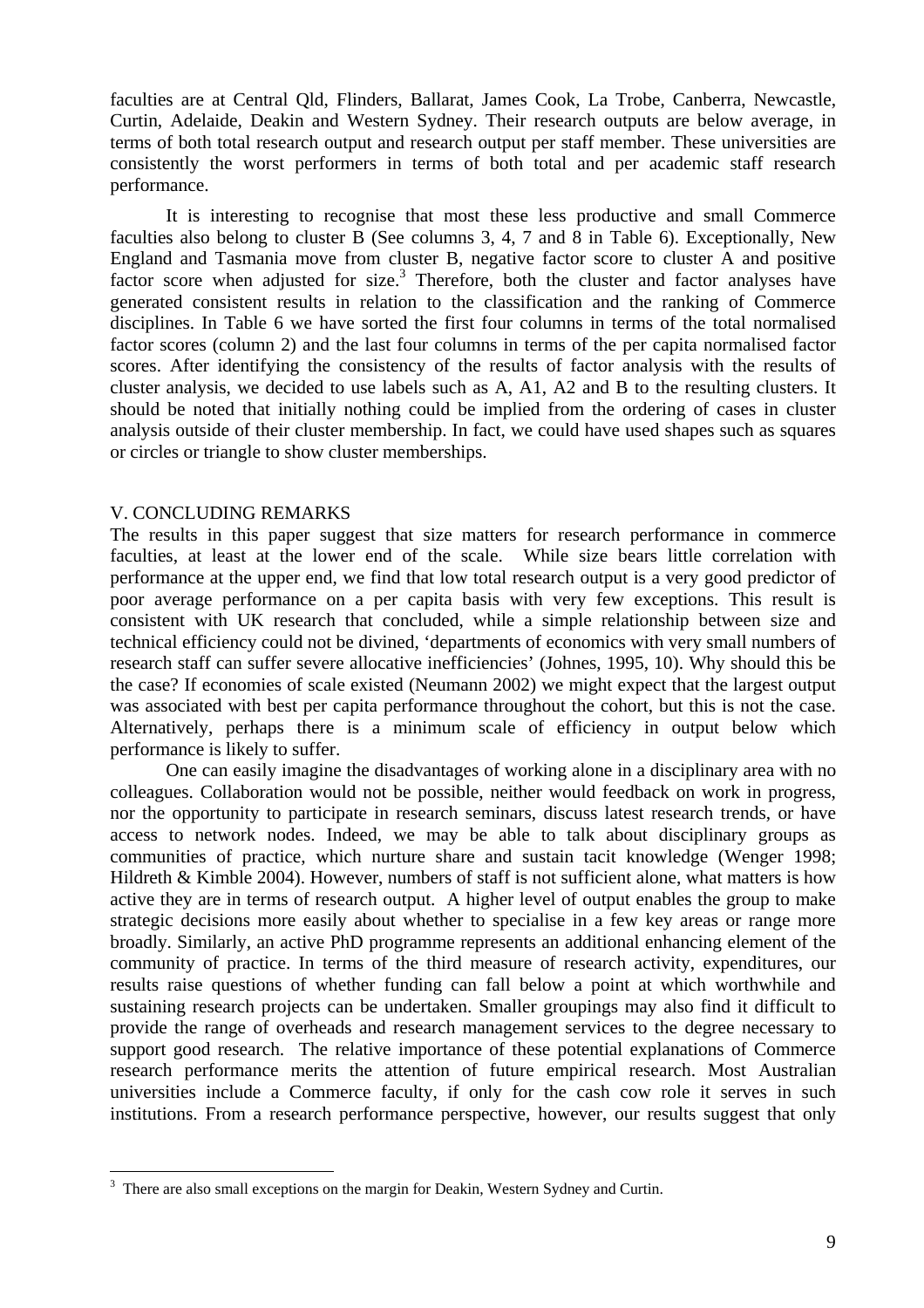about two-thirds of our universities provide an environment conducive for an active and productive research programme in Commerce.

## REFERENCES

Abbott, M and Doucouliagos, C. (2003) The efficiency of Australian universities: a data envelopment analysis, *Economics of Education Review*, **22**(1), 89-97.

Abbott, M. and Doucouliagos, H. (2004) Research output of Australian universities, *Education Economics*, **12**(3), 251-65.

Aitkin, D. (2004) Measuring the things we value most, *Australian Financial Review*, 29 November, p.35.

Athanassopoulos, A. and Shale, E. (1997) Assessing the comparative efficiency of higher education institutions in the UK by means of data envelopment analysis, *Education Economics*, **5**(2), 117–134.

Beasley, J.E. (1995) Determining teaching and research efficiencies, *Journal of the Operational Research Society*, **46**(4), 441–452.

Bowden, R. (2000) Fantasy higher education: university and college league tables, *Quality in Higher Education*, **6**(1), 41-60.

Carrico, C.S., Hogan, S.M., Dyson R.G. and Athanassopoulos, A.D. (1997) Data envelopment analysis and university selection, *The Journal of the Operational Research Society*, **48**(12), 1163-1177.

Coelli, T. (1996) Assessing the performance of Australian universities using data envelopment analysis, Mimeo, Centre for Efficiency and Productivity Analysis, University of New England, Armidale.

Department of Science, Education and Training (1998) The characteristics and performance of higher education institutions, *Occasional Paper Series 1A*, **98**, Commonwealth of Australia, Canberra.

Department of Education, Science and Training (2005) *Building University Diversity*, http://www.dest.gov.au/sectors/higher\_education/policy\_issues\_reviews/reviews/building\_divers ity/building\_university\_diversity.htm (Accessed 1 November 2005).

Federkeil, G. (2002) Some aspects of ranking methodology-the CHE-ranking of German universities, *Higher Education in Europe*, **27**(4), 389-397.

Glass, J. C, McKillop, D.G. and O'Rourke, G (2002) Evaluating the productive performance of UK universities as cost-constrained revenue maximizers: an empirical Analysis, *Applied Economics*, **34**(9), 1097-1108.

Hair, J.F, Anderson, T.E., Tatham, R. L. and Black, W.C. (1998) *Multivariate Data Analysis*, 5<sup>th</sup> edition, Prentice-Hall, New Jersey.

Hildreth, P. and Kimble, C., 2004. (Eds.), *Knowledge Networks: Innovation Through Communities of Practice***,** Hershey PA.

Johnes, G. & Johnes, J. (1995) Research funding and performance in UK university departments of economics: a frontier analysis, *Economics of Education Review*, **14**(3), 301–314.

Johnes, G. (1995) Scale and technical efficiency in the production of economic research, *Applied Economics Letters*, **2**(1), 7–11.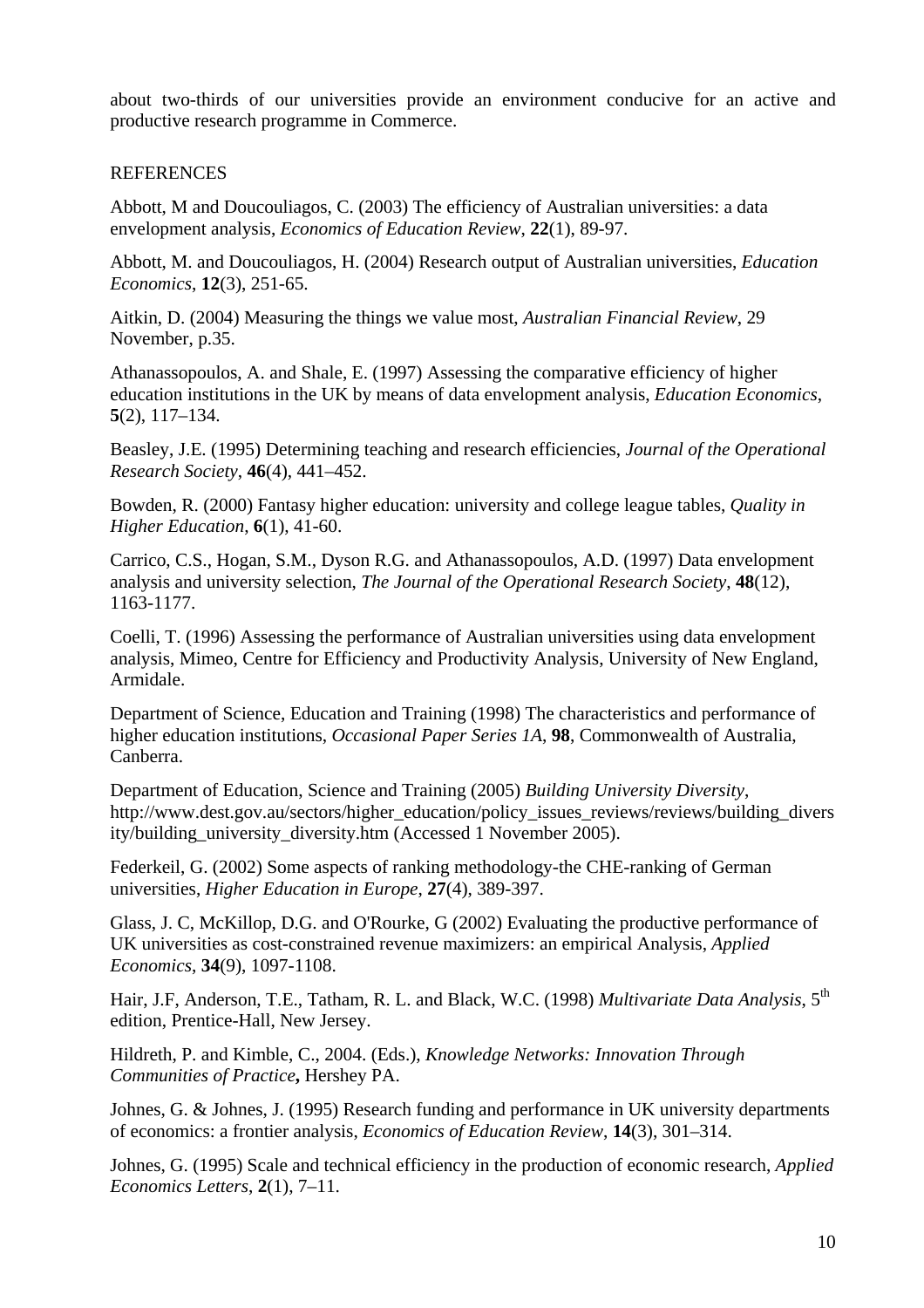Macri, J. and Sinha, D. (2006) Rankings methodology for international comparisons of institutions and individuals: an application to economics in Australia and New Zealand, *Journal of Economic Surveys*, **20**(1), 111-56.

Olave, P. and Salvador, M. (2006) The efficacy of university training programmes: a semiparametric Bayesian approach, *Applied Economics Letters*, **13**(8). 511-18.

Perry, L. (2005) Fear of teaching-only stigma, *The Australian*, 27 April, p.30

Pomfret, R. and Wang, L.C. (2003) Evaluating the research output of Australian universities, *Australian Economic Papers*, **42**(4), 418-41.

Rodgers, J. and Valadkhani, A. (2006) A multi-dimensional ranking of Australian economics departments, *Economic Record*, **82**(256), 30-43.

Shanghai Jiao Tong University (2006) *Academic Ranking of World Universities*, <http://www.sjtu.edu.cn/>, Accessed April 2006.

Smyth, D. J. and Smyth, D. (2001) The research output of economics departments: some league tables, *Economic Issues*, **6**(2), 79-85.

Times Higher Education Supplement (2004) *World University Rankings* <http://www.thes.co.uk/>, Accessed April 2004.

Valadkhani, A. and Worthington, A. (2006), Ranking and clustering Australian university research performance, 1998-2002, *Journal of Higher Education Policy and Management*, **28**(2), 189-210.

Valadkhani, A. and Ville, S.P. (2006) Modelling the research output of Australian universities by disciplines, *Economics Working Paper Series No. 06-26*, School of Economics, The University of Wollongong, Australia.

Vaughin, J. (2002) Accreditation, commercial rankings, and new approaches to assessing the quality of university research and education programmes in the United States, *Higher Education in Europe*, **11**(4), 433-441.

Wenger, E. (1998) *Communities of Practice: Learning, Meaning and Identity*, Cambridge University Press, Cambridge.

Williams, R. and Van Dyke, N. (2004) *The International Standing of Australian Universities*, mimeo, Melbourne Institute of Applied Economic and Social Research, University of Melbourne, Melbourne.

Williams, R. and Van Dyke, N. (2006) *Rating Major Disciplines in Australian Universities: Perceptions and Reality*, mimeo, Melbourne Institute of Applied Economic and Social Research, University of Melbourne, Melbourne.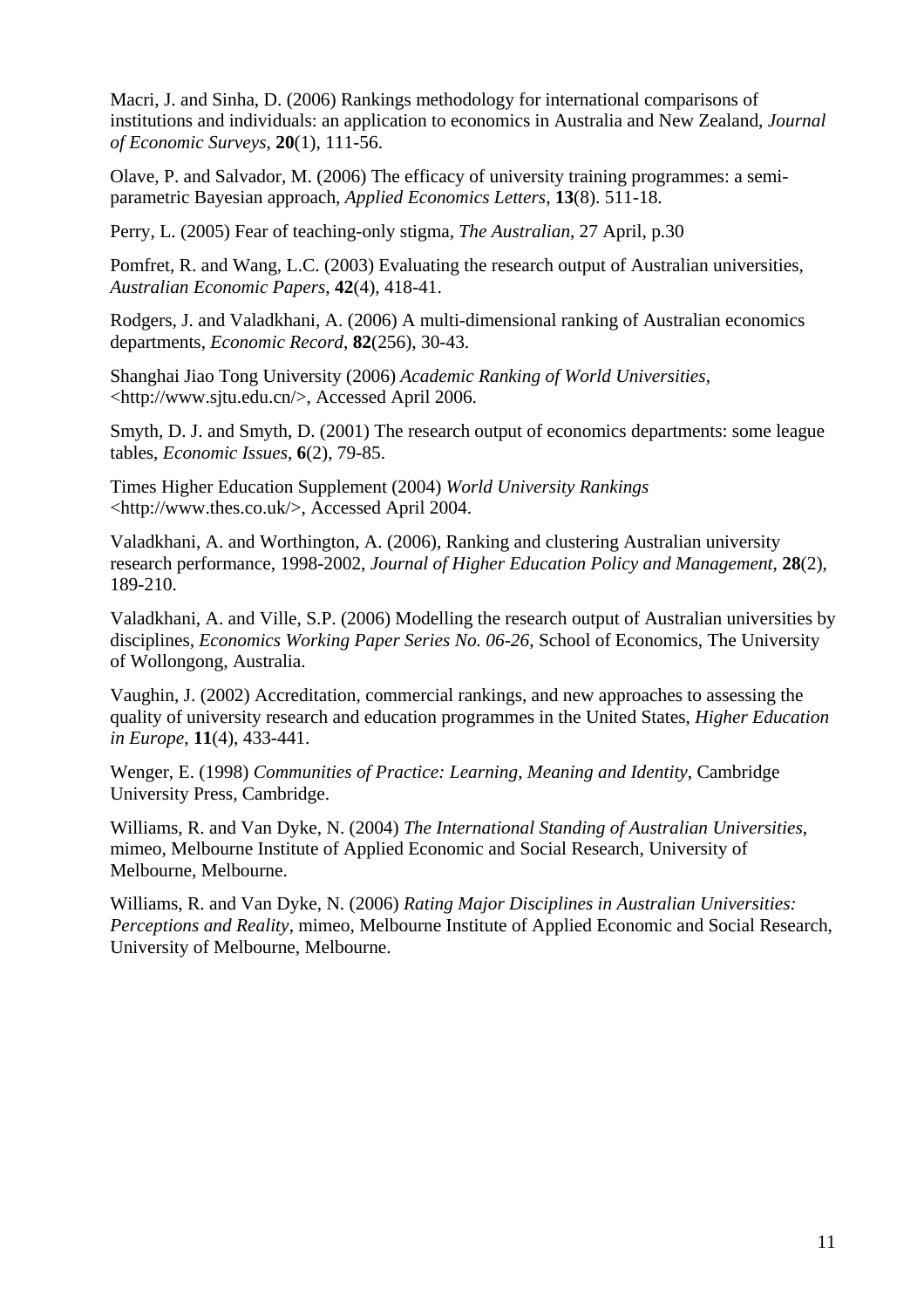| University            | Annual average no. of<br>academic staff<br>members (full-time<br>equivalent)-<br>2001-2004 (persons) | No. of refereed<br>articles<br>published<br>2000-2004 | Annual average<br>Expenditure on research<br>and experimental<br>development- 2000-2002<br>(\$A'000) | Annual average<br>number of PhD<br>completions 2001-<br>2003 (persons) | Per capita<br>publications<br>(articles) | Per capita<br>research<br>expenditures<br>(\$A'000) | Per capita<br>PhD<br>completions<br>(persons) |
|-----------------------|------------------------------------------------------------------------------------------------------|-------------------------------------------------------|------------------------------------------------------------------------------------------------------|------------------------------------------------------------------------|------------------------------------------|-----------------------------------------------------|-----------------------------------------------|
| Adelaide              | 66                                                                                                   | 19                                                    | 3935                                                                                                 | 3                                                                      | 0.288                                    | 60                                                  | 0.041                                         |
| <b>ANU</b>            | 132                                                                                                  | 28                                                    | 21913                                                                                                | 3                                                                      | 0.212                                    | 166                                                 | 0.020                                         |
| Aus.Catholic          | 34                                                                                                   | $\overline{0}$                                        | 338                                                                                                  | $\theta$                                                               | 0.000                                    | 10                                                  | 0.000                                         |
| <b>Ballarat</b>       | 22                                                                                                   | 5                                                     | 389                                                                                                  |                                                                        | 0.227                                    | 18                                                  | 0.045                                         |
| Canberra              | 55                                                                                                   | 14                                                    | 512                                                                                                  | 5                                                                      | 0.255                                    | 9                                                   | 0.091                                         |
| Central Qld           | 61                                                                                                   | 7                                                     | 642                                                                                                  |                                                                        | 0.115                                    | 11                                                  | 0.011                                         |
| <b>Charles Darwin</b> | $\overline{7}$                                                                                       | 3                                                     | 1553                                                                                                 | $\overline{2}$                                                         | 0.429                                    | 222                                                 | 0.329                                         |
| Curtin                | 109                                                                                                  | 28                                                    | 2436                                                                                                 | 13                                                                     | 0.257                                    | 22                                                  | 0.117                                         |
| Deakin                | 100                                                                                                  | 34                                                    | 3813                                                                                                 | $\tau$                                                                 | 0.340                                    | 38                                                  | 0.073                                         |
| <b>Edith Cowan</b>    | 63                                                                                                   | 26                                                    | 1842                                                                                                 | 12                                                                     | 0.413                                    | 29                                                  | 0.195                                         |
| Flinders              | 23                                                                                                   | 5                                                     | 696                                                                                                  | $\boldsymbol{0}$                                                       | 0.217                                    | 30                                                  | 0.013                                         |
| Griffith              | 128                                                                                                  | 55                                                    | 8373                                                                                                 | 16                                                                     | 0.430                                    | 65                                                  | 0.127                                         |
| James Cook            | 43                                                                                                   | 10                                                    | 1159                                                                                                 | $\overline{2}$                                                         | 0.233                                    | 27                                                  | 0.040                                         |
| La Trobe              | 99                                                                                                   | 22                                                    | 5004                                                                                                 | $\overline{4}$                                                         | 0.222                                    | 51                                                  | 0.040                                         |
| Macquarie             | 123                                                                                                  | 45                                                    | 5170                                                                                                 | 10                                                                     | 0.366                                    | 42                                                  | 0.079                                         |
| Melbourne             | 124                                                                                                  | 50                                                    | 16655                                                                                                | 15                                                                     | 0.403                                    | 134                                                 | 0.119                                         |
| Monash                | 233                                                                                                  | 87                                                    | 13849                                                                                                | 32                                                                     | 0.373                                    | 59                                                  | 0.137                                         |
| Murdoch               | 50                                                                                                   | 20                                                    | 2032                                                                                                 | 11                                                                     | 0.400                                    | 41                                                  | 0.220                                         |
| New England           | 28                                                                                                   | 11                                                    | 3197                                                                                                 | 5                                                                      | 0.393                                    | 114                                                 | 0.179                                         |
| Newcastle             | 67                                                                                                   | 19                                                    | 4386                                                                                                 | $\sqrt{2}$                                                             | 0.284                                    | 65                                                  | 0.030                                         |
| Queensland            | 175                                                                                                  | 61                                                    | 11236                                                                                                | 15                                                                     | 0.349                                    | 64                                                  | 0.086                                         |
| QUT                   | 112                                                                                                  | 42                                                    | 6602                                                                                                 | 13                                                                     | 0.375                                    | 59                                                  | 0.119                                         |
| South Australia       | 169                                                                                                  | 59                                                    | 4621                                                                                                 | 45                                                                     | 0.349                                    | 27                                                  | 0.268                                         |
| Southern Cross        | 60                                                                                                   | 28                                                    | 1452                                                                                                 | 35                                                                     | 0.467                                    | 24                                                  | 0.583                                         |
| Sydney                | 205                                                                                                  | 74                                                    | 15493                                                                                                | 10                                                                     | 0.361                                    | 76                                                  | 0.050                                         |
| Tasmania              | 43                                                                                                   | 15                                                    | 2807                                                                                                 | $\overline{4}$                                                         | 0.349                                    | 65                                                  | 0.093                                         |
| <b>UNSW</b>           | 221                                                                                                  | 78                                                    | 14551                                                                                                | 24                                                                     | 0.353                                    | 66                                                  | 0.110                                         |
| <b>UTS</b>            | 151                                                                                                  | 51                                                    | 11041                                                                                                | 14                                                                     | 0.338                                    | 73                                                  | 0.093                                         |
| Victoria              | 85                                                                                                   | 31                                                    | 5285                                                                                                 | 9                                                                      | 0.365                                    | 62                                                  | 0.102                                         |
| Western Aus.          | 146                                                                                                  | 51                                                    | 8316                                                                                                 | 14                                                                     | 0.349                                    | 57                                                  | 0.094                                         |
| Western Sydney        | 89                                                                                                   | 29                                                    | 1807                                                                                                 | 10                                                                     | 0.326                                    | 20                                                  | 0.116                                         |
| Wollongong            | 75                                                                                                   | 25                                                    | 6586                                                                                                 | 9                                                                      | 0.333                                    | 88                                                  | 0.116                                         |

Table 1. *Total and per capita commerce research performance of Australian universities*

*Source:* See Table 3.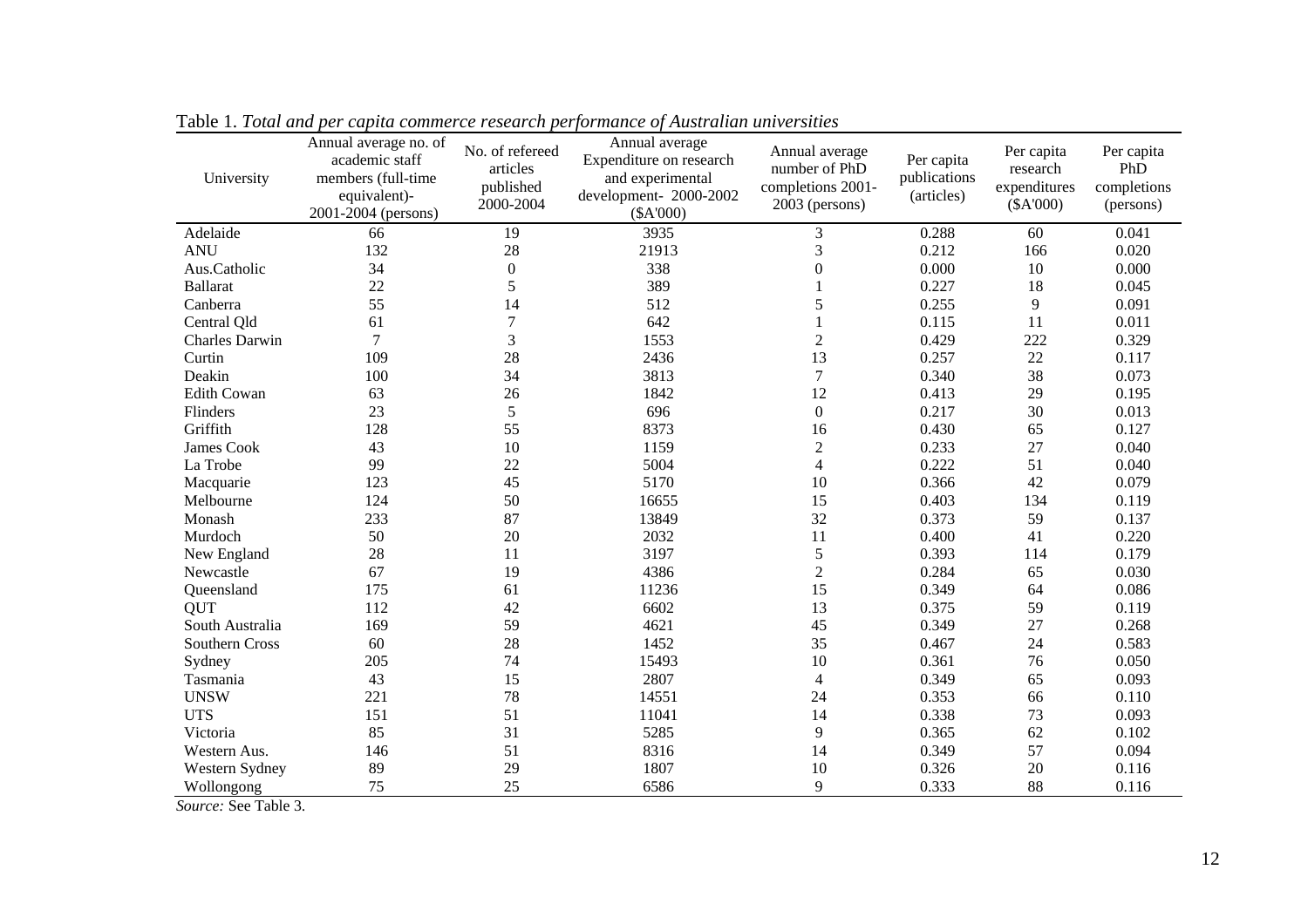| University         | No. of refereed<br>articles<br>published | per capital research performance of commerce and management across riastratum antrens<br>Annual average expenditure<br>on research and<br>experimental development | Annual average<br>number of PhD<br>completions | Per capita<br>publications | Per capita research<br>expenditures | Per capita PhD<br>completions |
|--------------------|------------------------------------------|--------------------------------------------------------------------------------------------------------------------------------------------------------------------|------------------------------------------------|----------------------------|-------------------------------------|-------------------------------|
| Adelaide           | $-0.574$                                 | $-0.346$                                                                                                                                                           | $-0.766$                                       | $-0.308$                   | 0.008                               | $-0.674$                      |
| <b>ANU</b>         | $-0.184$                                 | 2.873                                                                                                                                                              | $-0.766$                                       | $-1.088$                   | 2.313                               | $-0.855$                      |
| Aus.Catholic       | $-1.397$                                 | $-0.990$                                                                                                                                                           | $-1.022$                                       | $-3.271$                   | $-1.068$                            | $-1.037$                      |
| <b>Ballarat</b>    | $-1.180$                                 | $-0.980$                                                                                                                                                           | $-0.927$                                       | $-0.932$                   | $-0.900$                            | $-0.633$                      |
| Canberra           | $-0.790$                                 | $-0.958$                                                                                                                                                           | $-0.549$                                       | $-0.651$                   | $-1.082$                            | $-0.229$                      |
| Central Qld        | $-1.093$                                 | $-0.935$                                                                                                                                                           | $-0.955$                                       | $-2.090$                   | $-1.055$                            | $-0.935$                      |
| Charles Darwin     | $-1.267$                                 | $-0.772$                                                                                                                                                           | $-0.804$                                       | 1.141                      | 3.523                               | 1.882                         |
| Curtin             | $-0.184$                                 | $-0.614$                                                                                                                                                           | 0.178                                          | $-0.627$                   | $-0.799$                            | $-0.002$                      |
| Deakin             | 0.076                                    | $-0.367$                                                                                                                                                           | $-0.332$                                       | 0.229                      | $-0.457$                            | $-0.389$                      |
| <b>Edith Cowan</b> | $-0.271$                                 | $-0.720$                                                                                                                                                           | 0.141                                          | 0.977                      | $-0.650$                            | 0.697                         |
| Flinders           | $-1.180$                                 | $-0.926$                                                                                                                                                           | $-0.993$                                       | $-1.033$                   | $-0.628$                            | $-0.921$                      |
| Griffith           | 0.985                                    | 0.449                                                                                                                                                              | 0.518                                          | 1.152                      | 0.134                               | 0.094                         |
| James Cook         | $-0.963$                                 | $-0.843$                                                                                                                                                           | $-0.861$                                       | $-0.877$                   | $-0.699$                            | $-0.686$                      |
| La Trobe           | $-0.444$                                 | $-0.154$                                                                                                                                                           | $-0.644$                                       | $-0.984$                   | $-0.188$                            | $-0.678$                      |
| Macquarie          | 0.552                                    | $-0.124$                                                                                                                                                           | $-0.105$                                       | 0.495                      | $-0.373$                            | $-0.336$                      |
| Melbourne          | 0.769                                    | 1.932                                                                                                                                                              | 0.367                                          | 0.880                      | 1.626                               | 0.016                         |
| Monash             | 2.371                                    | 1.429                                                                                                                                                              | 2.002                                          | 0.573                      | 0.004                               | 0.183                         |
| Murdoch            | $-0.530$                                 | $-0.686$                                                                                                                                                           | 0.018                                          | 0.847                      | $-0.403$                            | 0.917                         |
| New England        | $-0.920$                                 | $-0.478$                                                                                                                                                           | $-0.549$                                       | 0.773                      | 1.190                               | 0.549                         |
| Newcastle          | $-0.574$                                 | $-0.265$                                                                                                                                                           | $-0.833$                                       | $-0.352$                   | 0.135                               | $-0.772$                      |
| Queensland         | 1.245                                    | 0.962                                                                                                                                                              | 0.396                                          | 0.317                      | 0.108                               | $-0.276$                      |
| <b>QUT</b>         | 0.422                                    | 0.132                                                                                                                                                              | 0.235                                          | 0.589                      | $-0.006$                            | 0.018                         |
| South Australia    | 1.158                                    | $-0.223$                                                                                                                                                           | 3.258                                          | 0.323                      | $-0.691$                            | 1.344                         |
| Southern Cross     | $-0.184$                                 | $-0.790$                                                                                                                                                           | 2.285                                          | 1.533                      | $-0.759$                            | 4.145                         |
| Sydney             | 1.808                                    | 1.724                                                                                                                                                              | $-0.048$                                       | 0.445                      | 0.354                               | $-0.591$                      |
| Tasmania           | $-0.747$                                 | $-0.548$                                                                                                                                                           | $-0.644$                                       | 0.320                      | 0.131                               | $-0.211$                      |
| <b>UNSW</b>        | 1.981                                    | 1.555                                                                                                                                                              | 1.274                                          | 0.362                      | 0.143                               | $-0.060$                      |
| <b>UTS</b>         | 0.812                                    | 0.927                                                                                                                                                              | 0.301                                          | 0.206                      | 0.301                               | $-0.213$                      |
| Victoria           | $-0.054$                                 | $-0.104$                                                                                                                                                           | $-0.200$                                       | 0.483                      | 0.064                               | $-0.128$                      |
| Western Aus.       | 0.812                                    | 0.439                                                                                                                                                              | 0.273                                          | 0.325                      | $-0.049$                            | $-0.203$                      |
| Western Sydney     | $-0.141$                                 | $-0.727$                                                                                                                                                           | $-0.048$                                       | 0.083                      | $-0.843$                            | $-0.009$                      |
| Wollongong         | $-0.314$                                 | 0.129                                                                                                                                                              | $-0.200$                                       | 0.160                      | 0.619                               | $-0.007$                      |

Table 2. *Normalised total and per capita research performance of commerce and management across Australian universities*

*Source:* See Table 1.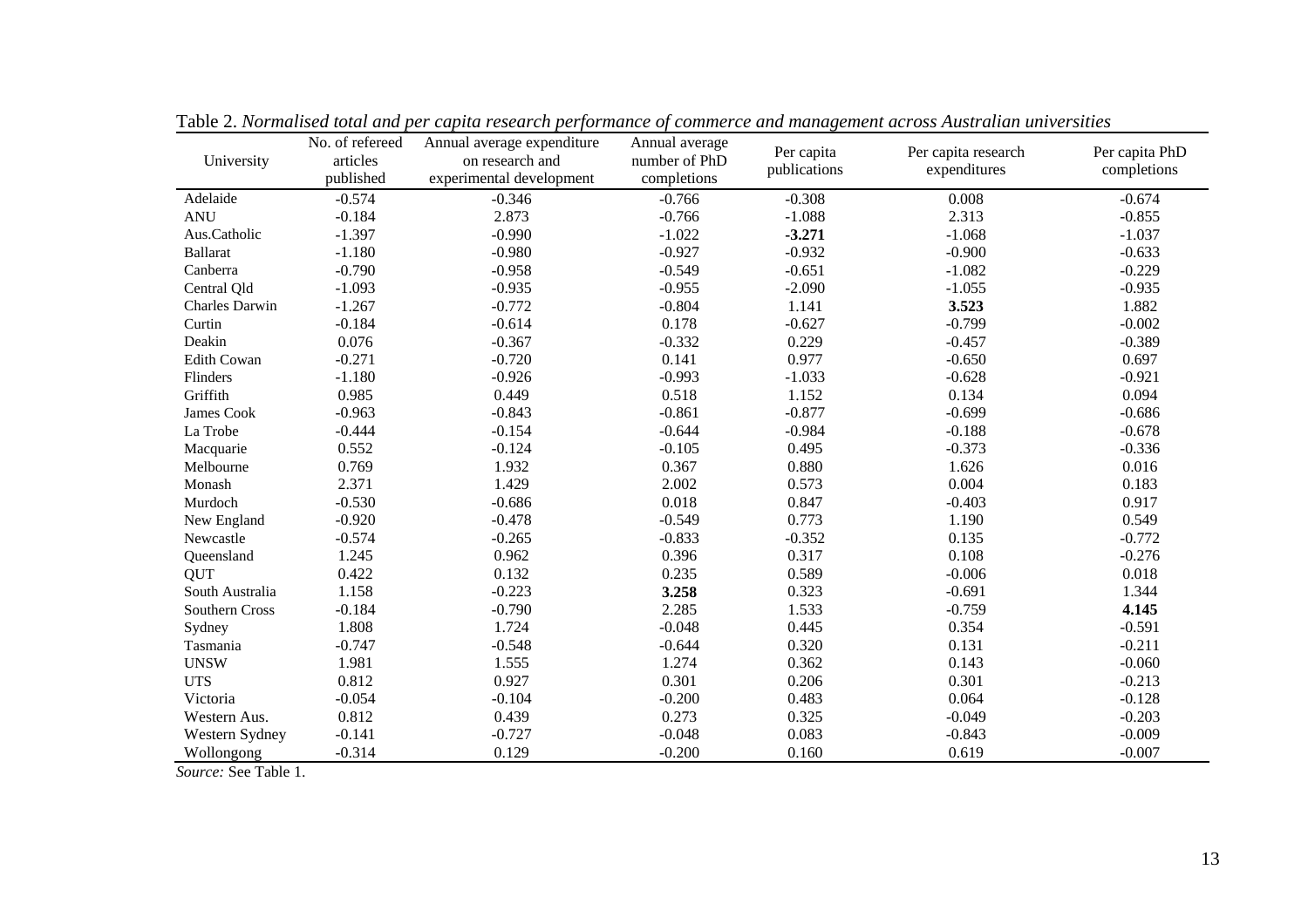| Variables                                                                                      | Mean | Maximum | Minimum | Std. dev. | Jarque-<br>Bera | P-value | Source                                                                                       |
|------------------------------------------------------------------------------------------------|------|---------|---------|-----------|-----------------|---------|----------------------------------------------------------------------------------------------|
| Annual average no. of academic staff<br>members (full-time equivalent)-<br>2001-2004 (persons) | 100  | 233     | 22      | 59        | 2.6             | 0.27    | Data purchased from the<br>DEST (source reference<br>number: Staf2001.dat -<br>Staf2004.dat) |
| No. of refereed articles published<br>2000-2004                                                | 34   | 87      | 5       | 23        | 2.6             | 0.28    | Valadkhani and Ville<br>(2006)                                                               |
| Annual average Expenditure on Research<br>and Experimental Development-2000-2002<br>$(*A'000)$ | 5845 | 16655   | 389     | 4959      | 3.6             | 0.17    | The DEST website                                                                             |
| Annual Average number of PhD completions<br>2001-2003 (persons)                                | 9.7  | 32.0    | 0.3     | 7.4       | 8.0             | 0.02    | Data purchased from the<br>DEST (source reference<br>number OZUP-2002-<br>2004).             |
| Per capita publications                                                                        | 0.32 | 0.43    | 0.11    | 0.07      | 3.9             | 0.14    | Authors' calculations                                                                        |
| Per capita research expenditures                                                               | 53.6 | 134.3   | 9.3     | 29.5      | 3.0             | 0.23    | Authors' calculations                                                                        |
| Per capita PhD completions                                                                     | 0.09 | 0.22    | 0.01    | 0.05      | 1.1             | 0.56    | Authors' calculations                                                                        |

# Table 3. *Descriptive statistics of the data employed, 1998-2002*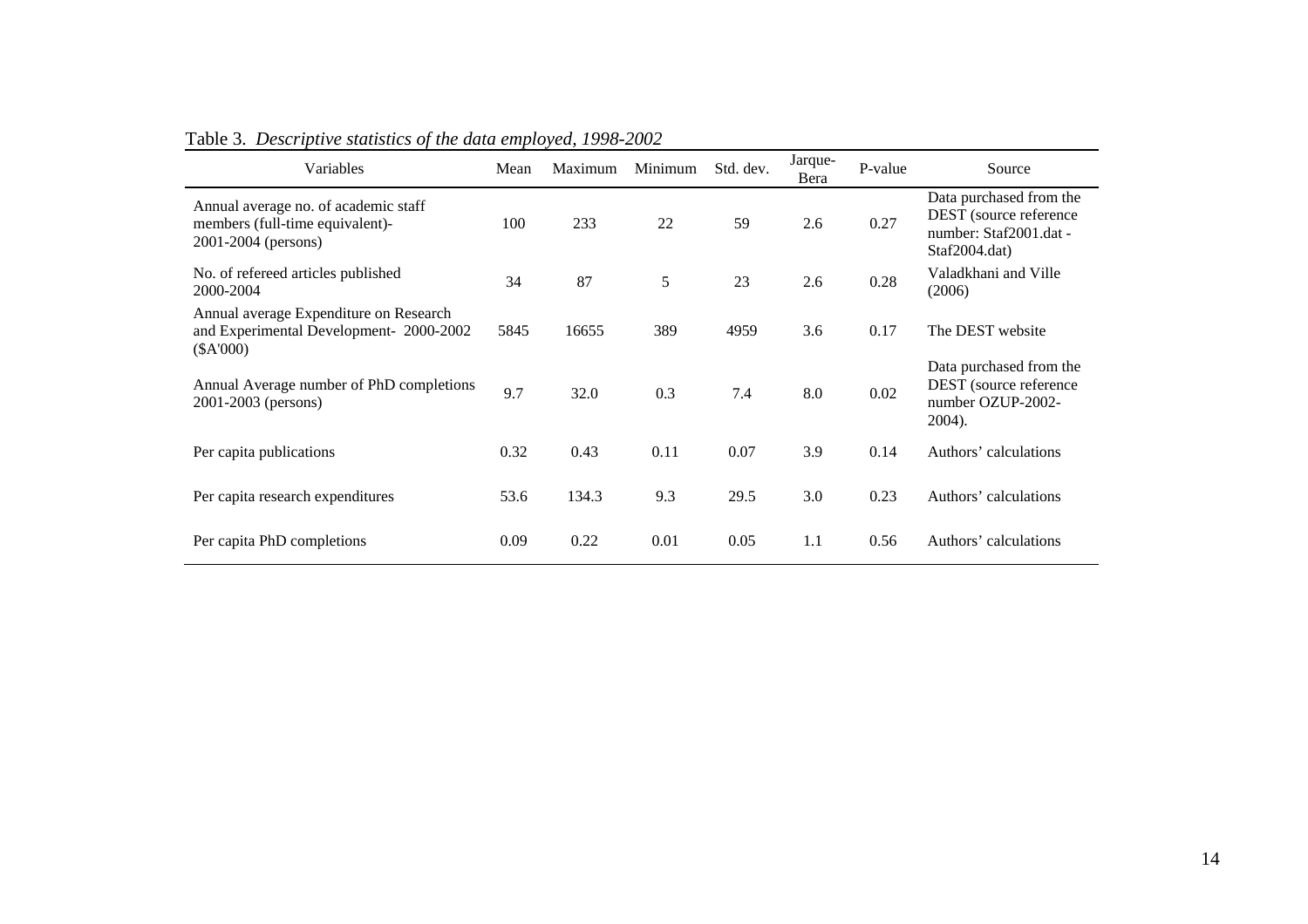| University              |      | $\overline{2}$ | 3    | 4    | 5    | 6    | 7    | 8    | 9    | 10   | 11   | 12   | 13   | 14   | 15   | 16   | 17   | 18   | 19   | 20   | 21   | 22   | 23   | 24   | 25  | 26   | 27   |
|-------------------------|------|----------------|------|------|------|------|------|------|------|------|------|------|------|------|------|------|------|------|------|------|------|------|------|------|-----|------|------|
| 1:Adelaide              | 0.0  | 0.9            | 0.6  | 0.8  | 2.1  | 0.8  | 2.0  | 0.9  | 6.7  | 0.5  | 0.1  | 2.2  | 11.0 | 28.6 | 1.4  | 0.2  | 0.0  | 8.3  | 3.4  | 12.2 | 0.1  | 19.8 | 6.3  | 1.0  | 4.9 | 1.4  | 1.0  |
| 2:Ballarat              | 2.7  | 0.0            | 0.4  | 0.0  | 3.7  | 2.8  | 3.3  | 0.0  | 11.6 | 0.1  | 1.6  | 5.3  | 18.0 | 37.8 | 2.4  | 0.7  | 1.0  | 14.3 | 6.9  | 19.8 | 0.6  | 28.2 | 11.7 | 3.3  | 9.5 | 2.8  | 3.4  |
| 3:Canberra              | 4.0  | 1.0            | 0.0  | 0.4  | 1.6  | 1.3  | 1.3  | 0.6  | 8.0  | 0.2  | 1.0  | 3.1  | 14.8 | 30.7 | 0.8  | 0.3  | 0.8  | 10.7 | 4.3  | 16.4 | 0.2  | 22.6 | 8.6  | 1.7  | 6.5 | 1.0  | 2.0  |
| 4:Central Qld           | 8.5  | 2.8            | 5.9  | 0.0  | 3.6  | 2.6  | 3.2  | 0.0  | 11.3 | 0.0  | 1.4  | 5.0  | 17.5 | 37.2 | 2.4  | 0.6  | 0.9  | 13.8 | 6.7  | 19.1 | 0.5  | 27.6 | 11.3 | 3.1  | 9.2 | 2.7  | 3.2  |
| 5:Curtin                | 3.9  | 2.0            | 0.4  | 7.9  | 0.0  | 0.7  | 0.0  | 4.0  | 3.0  | 2.9  | 1.7  | 1.0  | 9.2  | 18.7 | 0.2  | 1.7  | 2.4  | 5.3  | 1.1  | 11.0 | 1.7  | 13.2 | 4.0  | 0.6  | 2.4 | 0.1  | 1.0  |
| 6:Deakin                | 1.4  | 3.0            | 2.4  | 11.4 | 2.2  | 0.0  | 0.7  | 2.9  | 3.2  | 1.9  | 0.5  | 0.4  | 8.2  | 20.7 | 0.8  | 1.1  | 1.0  | 4.7  | 1.1  | 8.7  | 0.9  | 13.7 | 3.5  | 0.1  | 2.1 | 0.4  | 0.5  |
| 7: Edith Cowan          | 12.7 | 14.6           | 9.0  | 28.9 | 6.7  | 6.6  | 0.0  | 3.5  | 3.6  | 2.6  | 1.7  | 1.3  | 10.1 | 20.0 | 0.1  | 1.5  | 2.3  | 6.0  | 1.4  | 12.0 | 1.5  | 14.3 | 4.7  | 0.8  | 2.9 | 0.1  | 1.2  |
| 8: Flinders             | 2.2  | 0.6            | 3.0  | 2.3  | 4.3  | 4.1  | 19.1 | 0.0  | 11.8 | 0.1  | 1.6  | 5.5  | 18.0 | 38.3 | 2.6  | 0.7  | 1.0  | 14.4 | 7.1  | 19.7 | 0.6  | 28.5 | 11.8 | 3.4  | 9.7 | 3.0  | 3.5  |
| 9:Griffith              | 6.4  | 12.5           | 9.6  | 26.3 | 7.5  | 3.4  | 3.3  | 14.4 | 0.0  | 9.9  | 5.3  | 1.4  | 2.9  | 7.7  | 4.5  | 7.1  | 6.9  | 0.4  | 0.6  | 3.4  | 7.1  | 3.7  | 0.4  | 2.5  | 0.2 | 3.7  | 2.9  |
| 10:James Cook           | 1.8  | 0.1            | 1.4  | 3.1  | 2.3  | 2.6  | 14.8 | 0.3  | 11.5 | 0.0  | 1.0  | 4.1  | 15.9 | 34.7 | 1.8  | 0.4  | 0.6  | 12.3 | 5.6  | 17.4 | 0.3  | 25.4 | 9.9  | 2.4  | 7.9 | 2.1  | 2.5  |
| 11:La Trobe             | 0.9  | 1.3            | 3.1  | 4.2  | 3.3  | 3.1  | 15.9 | 0.8  | 10.8 | 0.7  | 0.0  | 1.6  | 9.1  | 25.6 | 1.3  | 0.4  | 0.1  | 6.7  | 2.5  | 10.3 | 0.3  | 17.2 | 4.9  | 0.6  | 3.8 | 1.2  | 0.5  |
| 12: Macquarie           | 2.0  | 4.6            | 3.5  | 14.2 | 3.1  | 0.2  | 5.6  | 5.7  | 2.2  | 4.0  | 4.3  | 0.0  | 5.9  | 15.6 | 1.6  | 2.7  | 2.4  | 2.5  | 0.3  | 5.9  | 2.5  | 9.6  | 1.8  | 0.4  | 0.8 | 0.9  | 0.9  |
| 13:Melbourne            | 11.0 | 23.1           | 22.2 | 36.8 | 18.2 | 12.1 | 14.8 | 22.7 | 5.6  | 20.8 | 16.2 | 10.6 | 0.0  | 8.4  | 10.6 | 12.0 | 10.9 | 1.4  | 4.3  | 1.5  | 12.2 | 3.4  | 1.3  | 6.6  | 2.8 | 10.2 | 6.0  |
| 14:Monash               | 4.8  | 9.0            | 6.2  | 20.6 | 4.2  | 2.2  | 2.6  | 11.1 | 0.6  | 8.3  | 7.7  | 1.6  | 6.7  | 0.0  | 22.3 | 29.0 | 29.0 | 6.9  | 12.4 | 9.1  | 29.2 | 1.3  | 8.7  | 18.9 | 9.9 | 20.9 | 19.4 |
| 15:Murdoch              | 14.5 | 17.2           | 11.1 | 31.7 | 8.0  | 8.6  | 0.4  | 21.9 | 4.0  | 17.3 | 17.7 | 7.6  | 13.9 | 3.1  | 0.0  | 0.9  | 1.7  | 6.9  | 1.9  | 12.9 | 1.0  | 16.0 | 5.3  | 0.8  | 3.5 | 0.2  | 1.0  |
| 16:New England          | 12.4 | 22.2           | 18.9 | 36.6 | 14.4 | 11.2 | 8.4  | 23.7 | 3.9  | 20.5 | 16.9 | 9.8  | 1.8  | 4.1  | 6.8  | 0.0  | 0.3  | 9.2  | 3.6  | 14.1 | 0.1  | 20.6 | 7.0  | 1.2  | 5.5 | 1.2  | 1.1  |
| 17:Newcastle            | 0.1  | 3.3            | 5.1  | 8.7  | 5.0  | 2.1  | 14.6 | 2.3  | 7.4  | 2.2  | 1.0  | 2.7  | 10.9 | 5.8  | 16.5 | 13.0 | 0.0  | 8.4  | 3.6  | 12.0 | 0.2  | 19.9 | 6.4  | 1.1  | 5.1 | 1.7  | 1.1  |
| 18:Queensland           | 1.4  | 5.7            | 5.1  | 15.2 | 3.9  | 0.9  | 6.6  | 6.4  | 1.8  | 4.8  | 3.8  | 0.6  | 6.6  | 1.1  | 7.8  | 6.4  | 1.9  | 0.0  | 1.6  | 1.5  | 9.1  | 2.6  | 0.2  | 3.9  | 0.6 | 6.0  | 4.1  |
| 19:QUT                  | 3.6  | 7.9            | 5.7  | 19.1 | 4.1  | 1.5  | 3.4  | 9.5  | 0.6  | 7.1  | 6.6  | 0.9  | 6.7  | 0.1  | 4.3  | 4.9  | 4.5  | 0.6  | 0.0  | 5.3  | 3.6  | 7.2  | 1.0  | 0.7  | 0.3 | 1.4  | 0.9  |
| $20:$ Sydney            | 1.3  | 7.1            | 7.7  | 16.3 | 6.8  | 1.9  | 10.7 | 6.6  | 3.2  | 5.7  | 4.2  | 1.6  | 6.0  | 3.1  | 12.3 | 8.0  | 1.3  | 0.6  | 2.1  | 0.0  | 13.8 | 3.7  | 2.1  | 7.8  | 3.3 | 11.4 | 7.8  |
| 21:Tasmania             | 1.7  | 6.1            | 5.2  | 15.8 | 3.8  | 1.0  | 6.1  | 6.9  | 1.6  | 5.2  | 4.2  | 0.7  | 6.2  | 0.9  | 7.1  | 5.8  | 2.2  | 0.0  | 0.4  | 0.8  | 0.0  | 20.7 | 7.0  | 1.1  | 5.4 | 1.1  | 1.2  |
| 22:UNSW                 | 2.6  | 7.0            | 5.5  | 17.3 | 3.8  | 1.4  | 4.9  | 8.2  | 1.2  | 6.2  | 5.1  | 1.0  | 5.9  | 0.4  | 5.6  | 4.7  | 3.2  | 0.2  | 0.2  | 1.4  | 0.1  | 0.0  | 3.8  | 12.1 | 5.0 | 14.7 | 12.4 |
| 23:UTS                  | 1.6  | 6.5            | 5.9  | 15.9 | 4.3  | 1.5  | 7.1  | 7.1  | 2.0  | 5.5  | 4.0  | 1.3  | 5.3  | 1.2  | 7.9  | 5.2  | 2.1  | 0.1  | 0.7  | 0.8  | 0.1  | 0.2  | 0.0  | 2.6  | 0.3 | 4.6  | 2.6  |
| 24: Victoria            | 2.5  | 6.9            | 5.4  | 17.4 | 4.0  | 1.1  | 4.8  | 8.0  | 1.0  | 6.0  | 5.2  | 0.7  | 6.3  | 0.5  | 5.9  | 5.4  | 3.1  | 0.2  | 0.1  | 1.2  | 0.1  | 0.1  | 0.3  | 0.0  | 1.6 | 0.5  | 0.1  |
| 25:Western<br>Australia | 1.7  | 5.3            | 4.2  | 14.9 | 3.1  | 0.6  | 5.4  | 6.4  | 1.7  | 4.6  | 4.0  | 0.4  | 7.6  | 0.8  | 6.6  | 6.7  | 2.4  | 0.1  | 0.4  | 1.1  | 0.1  | 0.2  | 0.3  | 0.1  | 0.0 | 2.8  | 1.9  |
| 26:Western<br>Sydney    | 4.1  | 3.6            | 1.3  | 12.1 | 0.9  | 1.1  | 3.8  | 6.1  | 4.3  | 3.8  | 5.1  | 1.3  | 16.0 | 2.3  | 5.5  | 12.4 | 5.4  | 2.6  | 2.2  | 5.3  | 2.6  | 2.5  | 3.4  | 2.3  | 1.8 | 0.0  | 1.0  |
| 27:Wollongong           | 3.4  | 9.5            | 8.4  | 19.5 | 6.0  | 3.5  | 7.4  | 10.1 | 2.3  | 8.2  | 5.9  | 3.1  | 3.4  | 1.4  | 7.3  | 2.9  | 3.8  | 1.0  | 1.3  | 1.9  | 0.8  | 0.6  | 0.5  | 1.0  | 1.3 | 5.2  | 0.0  |

Table 4. *The squared Euclidean distance matrix (dissimilarity) of both total (upper triangular) and per staff (lower triangular) research measures*

*Source:* The Authors' calculations using the normalised data.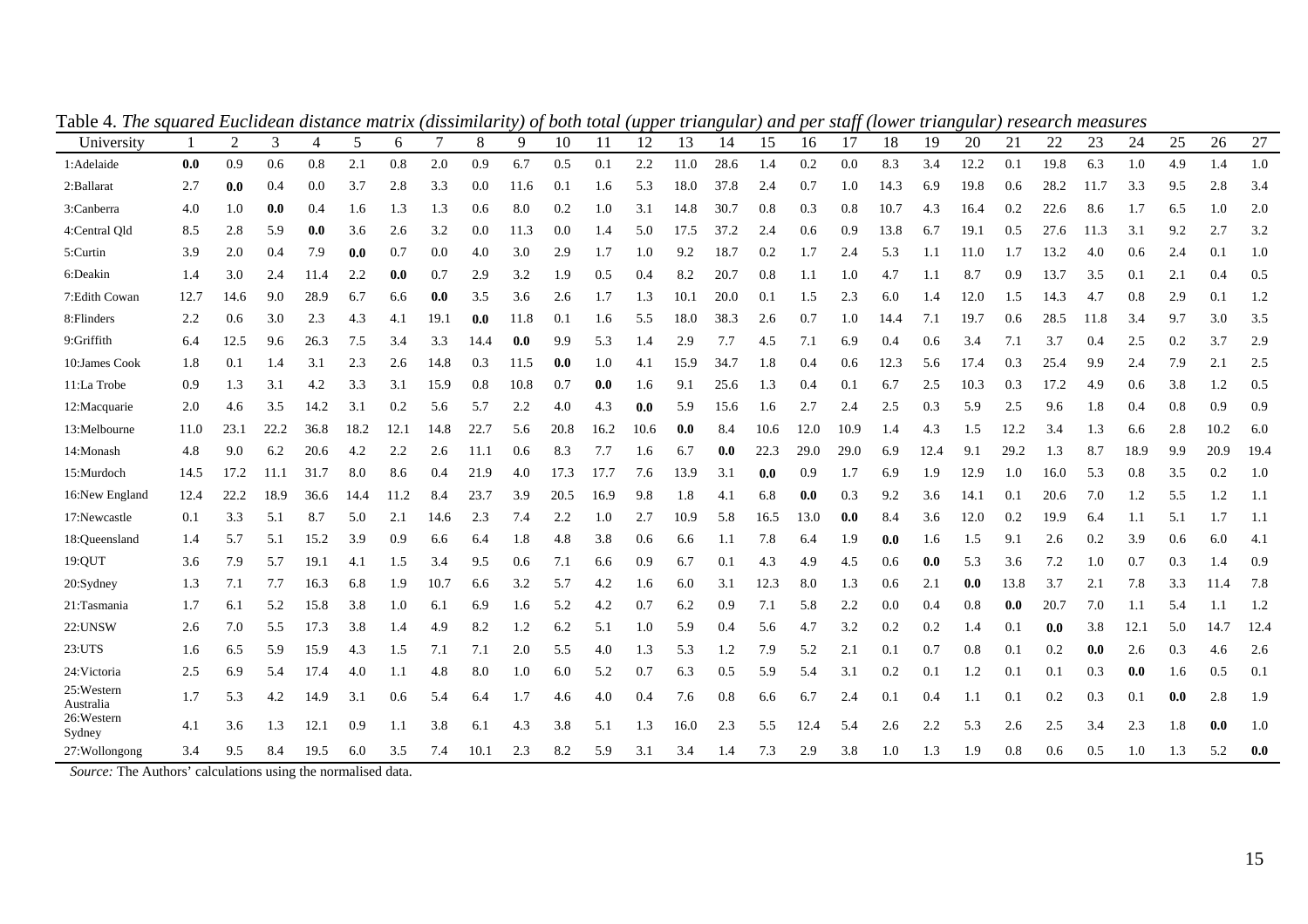| Stage          |                | Total research performance |              | Research performance per academic<br>staff |                  |              |  |  |  |  |
|----------------|----------------|----------------------------|--------------|--------------------------------------------|------------------|--------------|--|--|--|--|
|                |                | Combined cluster           | Coefficients |                                            | Combined cluster | Coefficients |  |  |  |  |
|                | Cluster 1      | Cluster 2                  |              | Cluster 1                                  | Cluster 2        |              |  |  |  |  |
| (1)            | (2)            | (3)                        | (4)          | (5)                                        | (6)              | (7)          |  |  |  |  |
| $\mathbf{1}$   | $\overline{4}$ | 8                          | 0.005        | 18                                         | 21               | 0.011        |  |  |  |  |
|                | $\overline{2}$ | $\overline{4}$             | 0.012        | 22                                         | 24               | 0.041        |  |  |  |  |
| $\frac{2}{3}$  | $\mathbf{1}$   | 17                         | 0.020        | $\mathbf{1}$                               | 17               | 0.085        |  |  |  |  |
| $\overline{4}$ | 5              | $\tau$                     | 0.033        | 18                                         | 25               | 0.136        |  |  |  |  |
| 5              | 16             | 21                         | 0.060        | $\overline{2}$                             | 10               | 0.195        |  |  |  |  |
| 6              | $\overline{2}$ | 10                         | 0.112        | 14                                         | 19               | 0.259        |  |  |  |  |
| $\overline{7}$ | 1              | 11                         | 0.176        | 6                                          | 12               | 0.334        |  |  |  |  |
| 8              | 5              | 26                         | 0.244        | 18                                         | 23               | 0.455        |  |  |  |  |
| 9              | 24             | 27                         | 0.312        | 18                                         | 22               | 0.604        |  |  |  |  |
| 10             | 9              | 25                         | 0.390        | 7                                          | 15               | 0.806        |  |  |  |  |
| 11             | 5              | 15                         | 0.481        | 3                                          | 5                | 1.025        |  |  |  |  |
| 12             | 18             | 23                         | 0.585        | $\overline{c}$                             | 8                | 1.305        |  |  |  |  |
| 13             | 12             | 19                         | 0.755        | 9                                          | 14               | 1.705        |  |  |  |  |
| 14             | 3              | 16                         | 0.927        | $\overline{c}$                             | 11               | 2.286        |  |  |  |  |
| 15             | 6              | 24                         | 1.119        | $\overline{3}$                             | 26               | 2.927        |  |  |  |  |
| 16             | 9              | 18                         | 1.458        | 18                                         | 27               | 3.625        |  |  |  |  |
| 17             | 1              | 3                          | 1.984        | 18                                         | 20               | 4.482        |  |  |  |  |
| 18             | 14             | 22                         | 2.618        | 13                                         | 16               | 5.389        |  |  |  |  |
| 19             | 6              | 12                         | 3.287        | 6                                          | 18               | 7.084        |  |  |  |  |
| 20             | 13             | 20                         | 4.036        | 6                                          | 9                | 9.089        |  |  |  |  |
| 21             | 1              | $\overline{2}$             | 5.494        | $\overline{2}$                             | $\overline{4}$   | 11.392       |  |  |  |  |
| 22             | 5              | 6                          | 7.137        | 1                                          | $\overline{c}$   | 15.223       |  |  |  |  |
| 23             | 9              | 13                         | 9.577        | 1                                          | 3                | 21.730       |  |  |  |  |
| 24             | 9              | 14                         | 17.299       | 6                                          | 13               | 31.324       |  |  |  |  |
| 25             | $\mathbf{1}$   | 5                          | 26.196       | 6                                          | 7                | 41.330       |  |  |  |  |
| 26             | 1              | 9                          | 78.000       | 1                                          | 6                | 78.000       |  |  |  |  |

Table 5. *Agglomeration schedule based on the Ward linkage*

*Source:* The Authors' calculations using the normalised data.